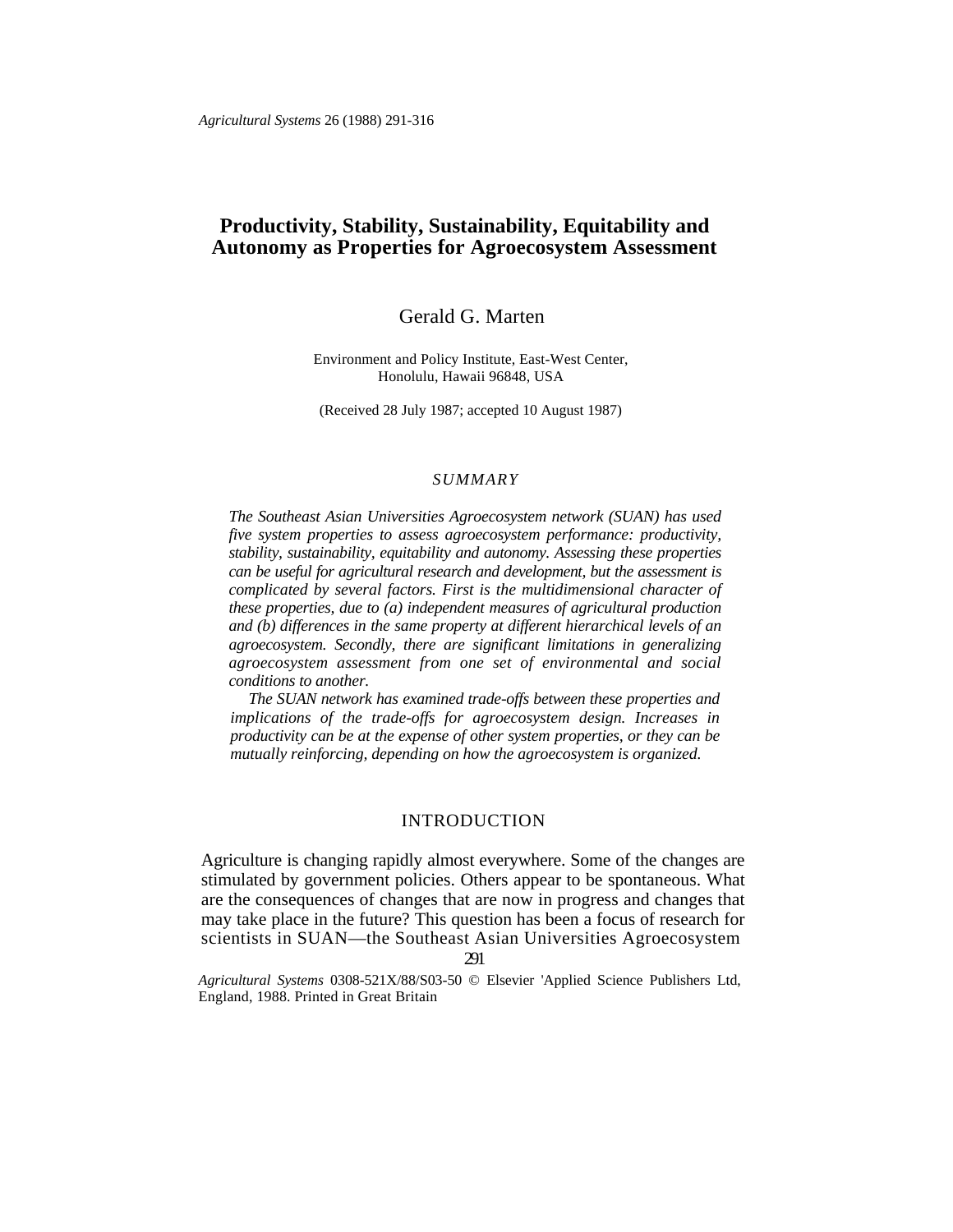Network (Rambo & Sajise 1985; Sajise & Rambo, 1985; Soemarwoto & Rambo, 1987; Rerkasem & Rambo, 1988). Scientists in this network are charged with improving the agriculture in their regions by designing new cropping systems or fanning systems, selecting the most effective systems from an array of existing and potential alternatives, and anticipating problems that may arise as agriculture changes. To assist with these tasks, research in the SUAN network has assessed the performance of agricultural ecosystems (i.e. *agroecosystems)* in the context of how the agroecosystems are organized, how they function, and how the agroecosystems interact with the social systems of people who practice the agriculture (Rambo, 1982; Marten & Saltman, 1986).

# SYSTEM PROPERTIES

Agroecosystems are overwhelmingly complex. The numerous ecological processes that tie people, crops, weeds, animals, micro-organisms, soil, and water together into a functioning, on-going ecosystem are so intricate that they can never be fully described, nor can they be fully comprehended. Simplification is a practical necessity of analysis. Simplification is also essential for effectively communicating the results of analysis to agricultural practitioners. The dilemma is how to simplify without losing the essence of key relationships in the agroecosystem as a whole. One approach to simplification is *system properties* (also called *agroecosystem properties* in this essay), which combine large numbers of agroecosystem processes into single, highly-aggregated measures of performance that suggest how well an agroecosystem is meeting human objectives (Gypmantasiri *et al,* 1980; Conway, 1985; Rerkasem & Rambo, 1988).

The SUAN network has focused on five system properties:

- *Productivity*—the quantity of food, fuel or fiber that an agroecosystem produces for human use. *Stability*—consistency of production.
- *Sustainability*—maintaining a specified level of production over the long term.
- *Equitability*—sharing agricultural production fairly.
- *Autonomy*—agroecosystem self-sufficiency.

We refer to these properties as system properties (or 'emergent' properties) because they derive from the system as a whole rather than from any one of its parts. The productivity of a wet-rice agroecosystem is not determined simply by the yield potential of the particular rice variety that is employed. The yield that actually occurs depends upon the hydrological and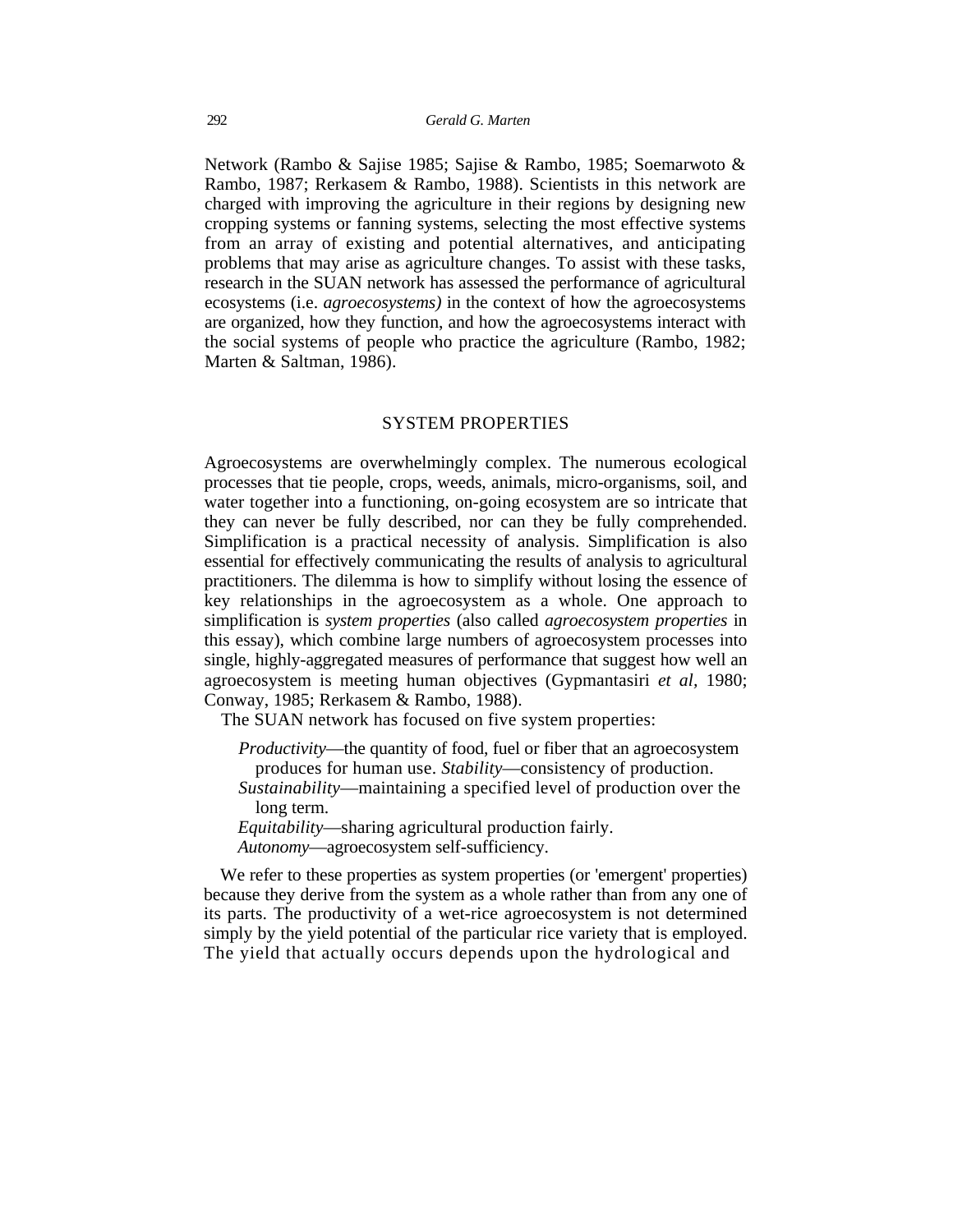nutritional environment the crop experiences at each successive stage of growth, which is, in part, a consequence of how farmers manage the crop. The rice productivity is therefore a consequence of the functioning of the total interactive agricultural-environmental-social system.

A major reason for evaluating properties such as those listed above is to compare the performance of alternative forms of agriculture (Conway, 1985; KEPAS, 1985). As a simple hypothetical example, imagine that a national irrigation system is to be extended to a previously rainfed area (Table 1).

With irrigation, *productivity* increases because yields per hectare are higher, because more crops can be grown each year, and possibly also because the improved water supply provides an opportunity to grow crops of higher value. If the irrigation system is reliable, *stability* also increases as farmers are liberated from the vagaries of rainfall. These gains are only *sustainable,* however, if the irrigated agriculture does not encounter serious problems such as salinization, a pest or disease that arrives on the scene and is prohibitively expensive to treat, or administrative problems in the irrigation system that cause its performance eventually to decline.

If fields near the main canal receive a better water supply than fields at the end of secondary canals, there may be considerable variation in production from one household to another. *Equitability* is less than it was without irrigation, when production was uniformly low. The *automony* of the farmers is reduced as they are compelled to deal with irrigation officials, as the farmers use exotic high-yielding varieties and associated technology (fertilizers, pesticides, etc.) to take advantage of the fact that water is no longer a limiting factor, and as they produce larger quantities of crops for a market economy.

It behooves anyone who is contemplating a new form of agricultural technology such as this irrigation system to consider all significant consequences, positive and negative. He can then decide whether it is really attractive on balance. Moreover, being alerted to the negative consequences, he can try to channel the changes to minimize the detrimental effects.

**TABLE 1** Differences in the Agroecosystem Production Properties of Two Hypothetical Agricultural Technology Systems

|                   | Rainfed | <i>Irrigated</i> |
|-------------------|---------|------------------|
| Productivity      | Low     | High             |
| Stability         | Low     | High             |
| Sustainability    | High    | Low              |
| Equitability<br>٠ | High    | Low              |
| Autonomy          | High    | Low              |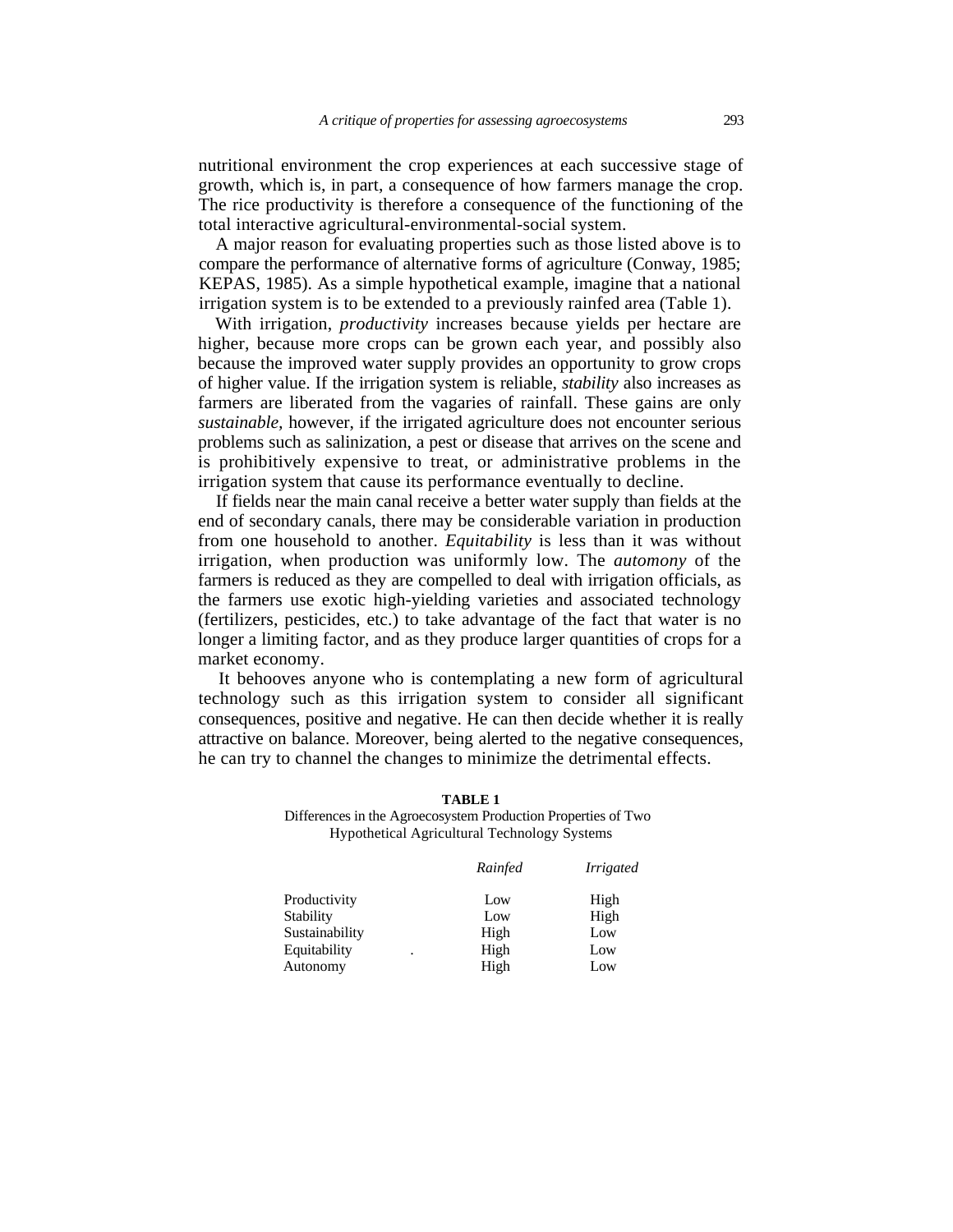# 294 *Gerald G. Marten*

While there are many good reasons to assess these agroecosystem properties, neither their measurement nor their interpretation is as simple or straightforward as we might like (Marten, 1986a; Marten & Rambo, 1988). This essay discusses complications that the SUAN network has encountered while attempting to assess these system properties in a series of village case studies in Thailand, Indonesia, the Philippines and China (Rerkasem & Rambo, 1988). There is no intention to suggest that the way these terms are used in this essay is their only proper use. Terms like productivity, stability, sustainability, equitability and autonomy can have numerous other legitimate meanings in various other contexts. The same applies to other terms such as agroecosystem, technology system, agroecosystem structure and agroecosystem function.

# IMPORTANT DEFINITIONS

## **Agroecosystems and agricultural technology systems**

It is necessary to start with some definitions, including the distinction between agroecosystems and agricultural technology systems (Fig. 1). An *agroecosystem* is a complex of air, water, soil, plants, animals, microorganisms, and everything else in a bounded area that people have modified for the purposes of agricultural production. An agroecosystem can be of any specified size. It can be a single field, it can be a household farm, or it can be the agricultural landscape of a village, region, or nation.

*An agricultural technology system* is the blueprint for an agroecosystem. It is a 'design', 'plan', or 'mental image'—the total package of technology which a farmer or community uses to mold a given area into an agroecosystem. An agricultural technology system specifies all the crops (and/or livestock) to be



Fig. 1. Some basic definitions for agroecosystem assessment.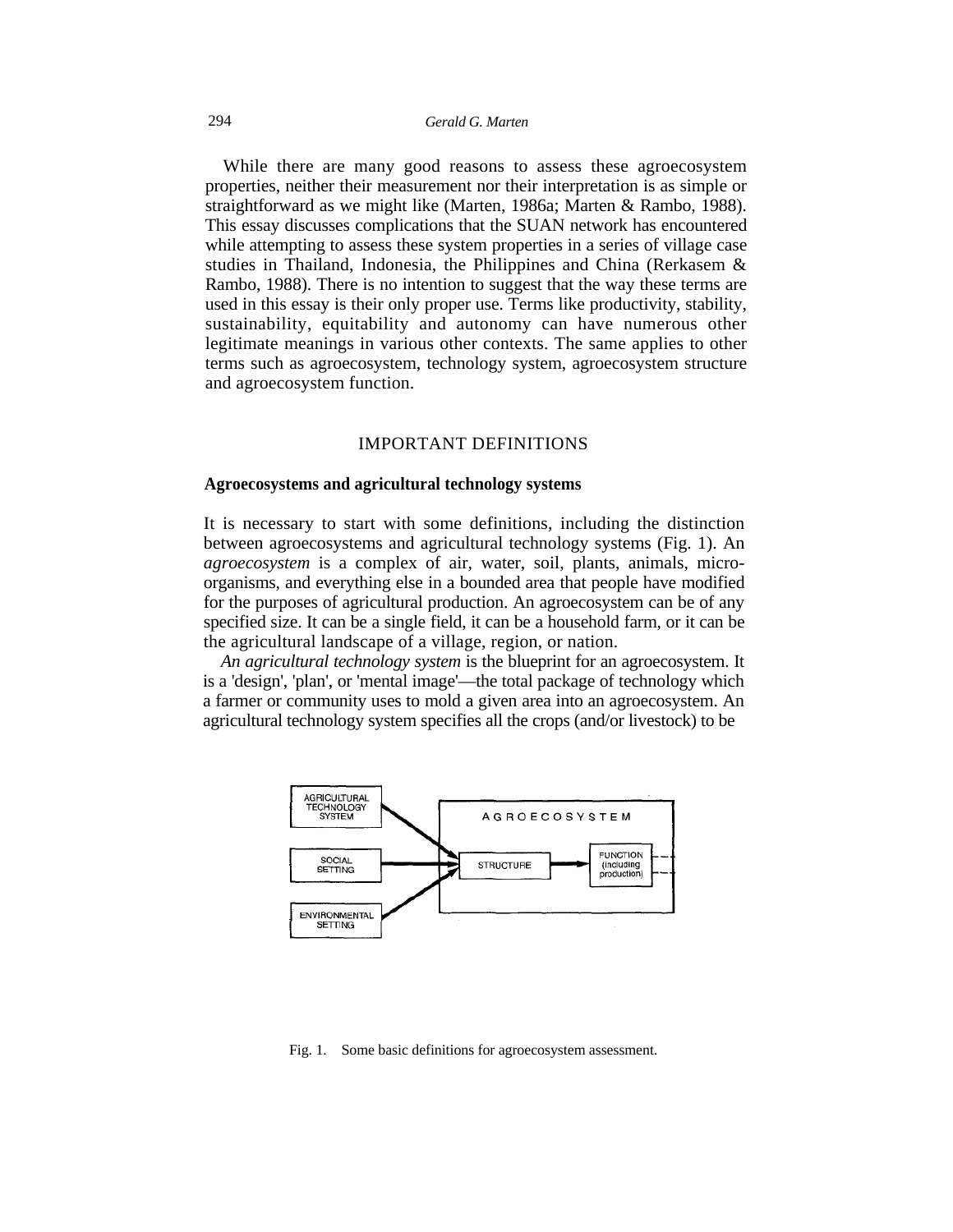employed, the spatial arrangement and temporal sequence of the crops, and all inputs to modify the environment so crops produce as they should. Agricultural technology systems embrace all that is customarily included in the concept of cropping systems, but agricultural technology systems are broader in the sense that they include everything that is done to shape an agroecosystem, including parts of the ecosystem that are not directly related to the crops.

Agricultural technology systems are important to farmers as their point of departure for molding the agroecosystems in which they work, but the technology systems are particularly important to agricultural scientists. When scientists try to improve agriculture, they are seeking better designs for technology systems, and it is through technology systems that scientists communicate the fruits of their efforts to farmers. (The 'technology' can be any form of agricultural knowledge, including traditional and informal knowledge as well as technology associated with modern science.)

Agricultural technology systems can be at any level of generality. For example, 'shifting cultivation' specifies a broad array of agricultural technologies, while the technology system for a mixture of maize and beans, explicitly designed for particular soil conditions at a particular location and season of the year, may be highly specific with regard to crop variety and cultivation practices. As a rule, a more general technology system applies to a broader geographic area, or a broader range of environmental and social conditions, while a specific technology system applies to a particular locality.

Agricultural technology systems are applied to specific pieces of landscape under specific environmental and social conditions to form realworld agroecosystems (Fig. 1). Just as the structure of a house is a consequence of not only an architect's blueprint, but also the particular site on which it is built, the specific materials available for construction, and the carpenter's skills and personal style with regard to details of construction, the same applies to agroecosystems. The structure of an agroecosystem is a consequence of not only its agricultural blueprint (i.e. the agricultural technology system) but also:

- (1) its *environmental setting* (e.g. climate, soil, topography, various organisms in the area), which defines the material resources available for making an agroecosystem;
- (2) the farmers and their *social setting* (e.g. human values, institutions and skills), which conditions how people interact with one another and the ecosystem in which they live, thereby determining how people actually apply their technology to mold the environment into an agroecosystem.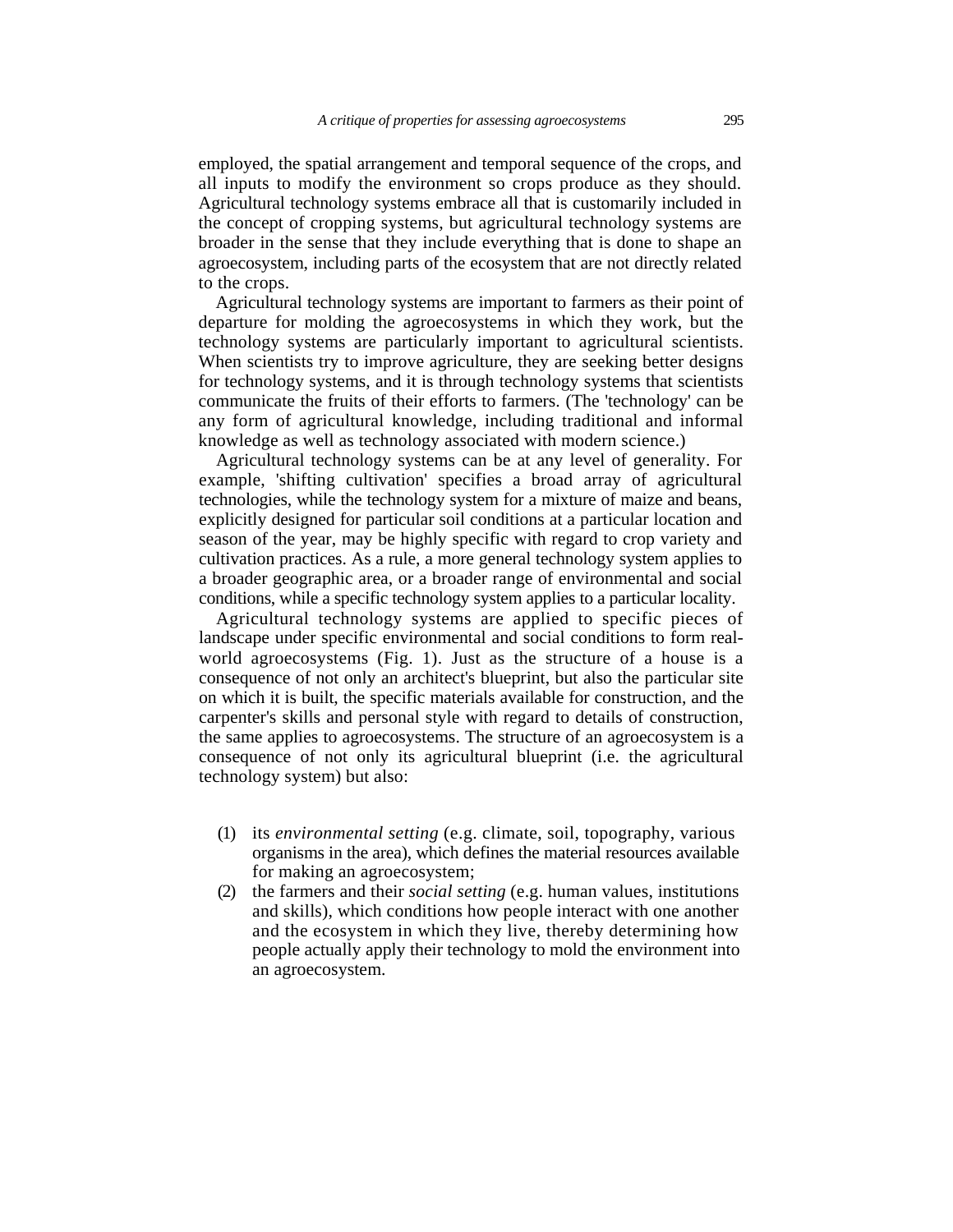The distinction between agricultural technology systems and agroecosystems is important because evaluations of agroecosystem performance may be directed toward one or the other. Sometimes we evaluate the system properties of specific, real-world agroecosystems, such as a specific field or village, but other times (as in Table 1) we evaluate the system properties of agricultural technology systems. Each agricultural technology system corresponds to an array of real or potential agroecosystems whose observed or inferred performance can be summarized in terms of system properties. As shall be seen below, evaluation of the system properties of agricultural technology systems is complicated by the fact that their performance is highly dependent on the environmental and social conditions in which they are applied.

## **Agroecosystem structure and function**

Another distinction to keep in mind is that between agroecosystem structure and agroecosystem function (Fig. 1). *Agroecosystem structure* is how the agroecosystem is organized. It is a consequence of both an agricultural technology system and the environmental and social setting in which the technology is applied. Agroecosystem structure includes all elements of the ecosystem and how they are connected functionally to one another: i.e. all species of crops, livestock, weeds, pests, soil animals, and decomposer organisms—as well as all other plants, animals or micro-organisms that are present. It includes details of soil status and everything about inputs that shape the agroecosystem—the annual calendar of human activities in the fields, sources of labor (e.g. family labor or hired laborers), how much capital and energy (e.g. petroleum or beasts of burden) are employed, and where they come from (e.g. bank loans).

*Agroecosystem function* is a consequence of agroecosystem structure. Agroecosystem function consists of (a) movements of materials, energy and information from one part of the agroecosystem to another and (b) movements of materials, energy, and information in and out of the agroecosystem. Materials that leave the agroecosystem for human use are regarded as products. We refer to the quantity of these products as *production,* and system properties concerning production are the ones that customarily have received attention in SUAN research.

# EVALUATION OF SYSTEM PROPERTIES

This section discusses some complications in assessing agroecosystem properties. It explains how each of the system properties for assessing production has a multiplicity of meanings. This is primarily because there are so many dimensions to production, but it is also because the properties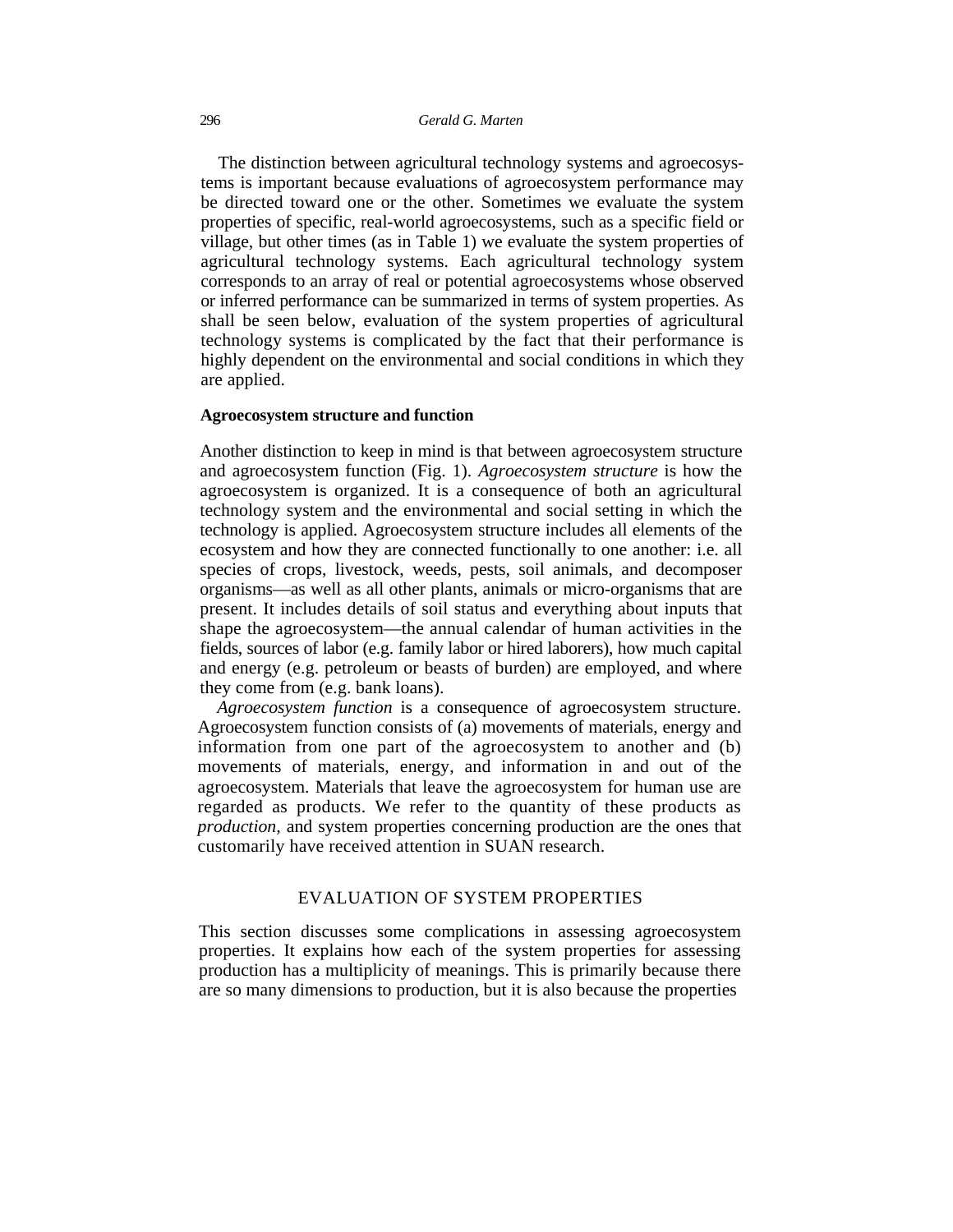can be very different at different levels of an agroecosystem hierarchy and under different environmental and social conditions.

# **Multidimensional character of productivity**

We may wish for a property like productivity to be simple and unequivocal, but in fact it is highly multidimensional because agroecosystems have a variety of products for a variety of uses. Different measures- are more informative with regard to different functions of the products (Table 2):

- —volume for building materials;
- —biomass (i.e. weight) for plant residues or animal manure to be used as organic fertilizer;
- —energy for wood or plant residues to be used as fuel;
- —energy, vitamins, minerals, and amino acids for food;
- —monetary value for exchange purposes.

Incidental outputs of agroecosystems, such as sediment in the water runoff from a field, can also be regarded as 'products', and each of these outputs has its own appropriate measure.

The significance of these different measures is that production of a single agroecosystem may be relatively high for one measure and relatively low for another. A clove plantation is high for monetary value, but low in biomass and food value. A taro field is relatively high in its production of some food values (e.g. energy), only moderate in other food values, and generally low in monetary value. Comparison of the production of different agroecosystems is therefore meaningful only when the unit of production is explicitly defined. Monetary value is the most universal measure of agroecosystem production, but no single measure—not even monetary value—is of universal significance.

An equally significant source of the multidimensional character of productivity is that productivity is only meaningful when expressed as production per unit of input (Table 2). Inputs take a variety of forms—land,

# **TABLE 2**

Some Major Sources of Multidimensionality in Agroecosystem Productivity

*Measures of production Inputs*

Biomass Land area Food value Labor Energy Materials Monetary value Energy

Cash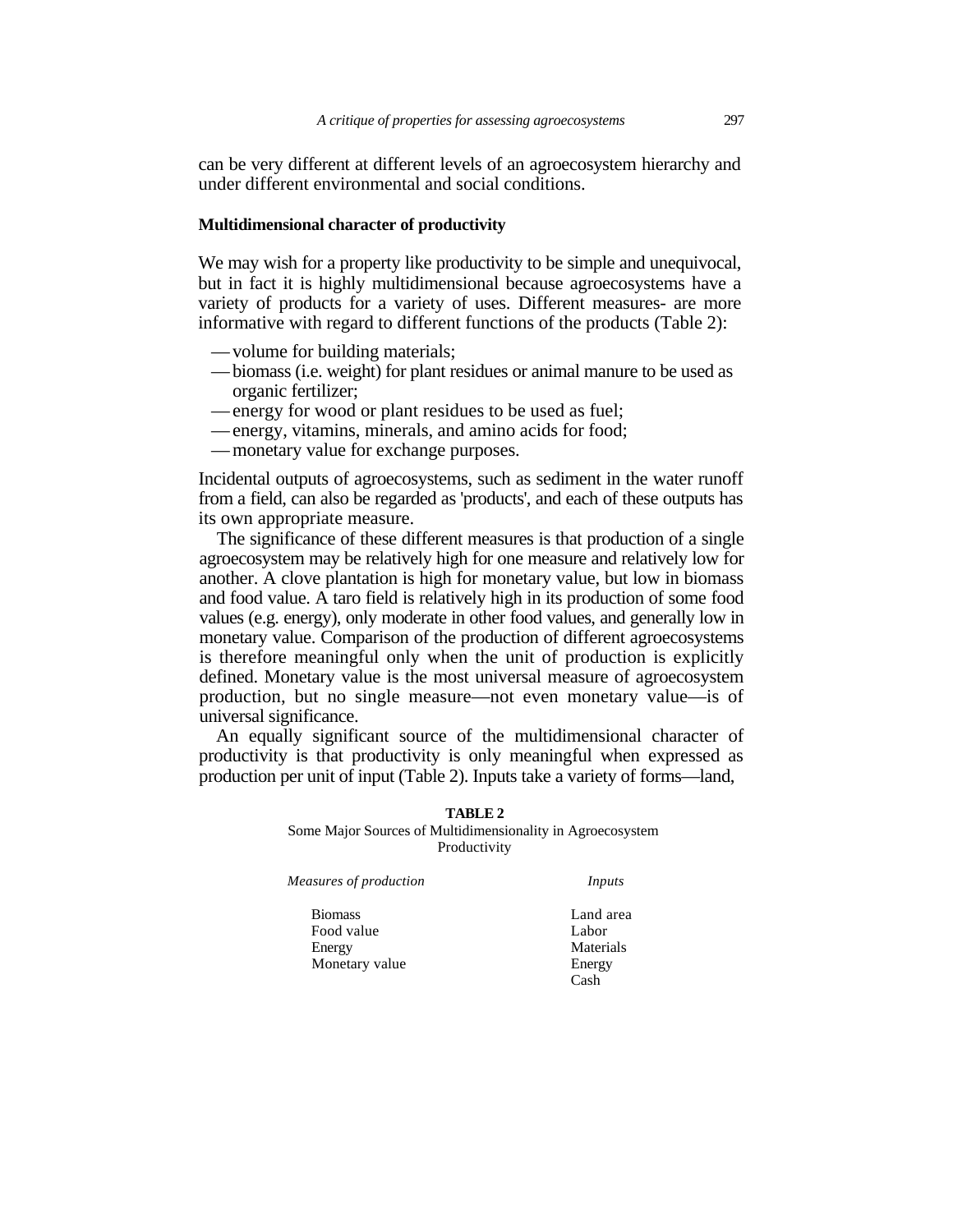labor, energy, cash—and a single agroecosystem's productivity can be quite different with respect to each of the inputs. In general, productivity is high with respect to inputs that limit production and low with respect to inputs that are in excess. For example, where human population density is high, landholdings are small, and labor inputs are intensive (as in high-yielding wet rice cultivation), productivity per unit of land tends to be high but productivity per unit of labor is low. The opposite tends to be true for shifting cultivation in forests with a small human population.

The same is true when energy or cash inputs are intensified. In agriculture with heavy cash investments for modern inputs (e.g., fertilizers or pesticides), productivity per unit of land is high, but the net return on cash investments is low compared to traditional homegardens, for example, where cash inputs are much lower.

It may be desirable to express the *efficiency* of production with respect to very specific inputs. For example: production per unit of water input may be a primary concern in irrigation systems; production per unit of mineral nutrient input may be the major concern with regard to fertilizer costs or where soil nutrient depletion is a problem; production per unit of soil erosion may be the concern if loss of topsoil is imminent; petroleum energy inputs may be more important (particularly to a national government) than other energy inputs if petroleum is imported and therefore consumes precious foreign credits.

## **Multidimensional character of stability and sustainability**

Stability concerns fluctuations in productivity that result from numerous fluctuations in an agroecosystem's physical and social environment: variations in rainfall, periodic pest attacks, price fluctuations, etc. Stability is assessed in terms of the fluctuation of production about a long-term average (Fig. 2) or the fluctuation of production about a long-term trend.

The stability concept can be described in abstract terms by considering movements of a small ball on the landscape, as in Fig. 3. The position of the ball on the landscape represents all the numerous aspects of agroecosystem organization and function, including production; point A represents the average condition of the agroecosystem (including its production). Stability concerns movement of the ball about point A under the impact of disturbances that are not large enough to knock the ball all the way out of the valley. Less movement (i.e. less fluctuation in production) represents greater stability.

Because stability derives from productivity, stability is multidimensional in exactly the same respects. A given agroecosystem can be relatively stable with regard to some measures of productivity and low with regard to others.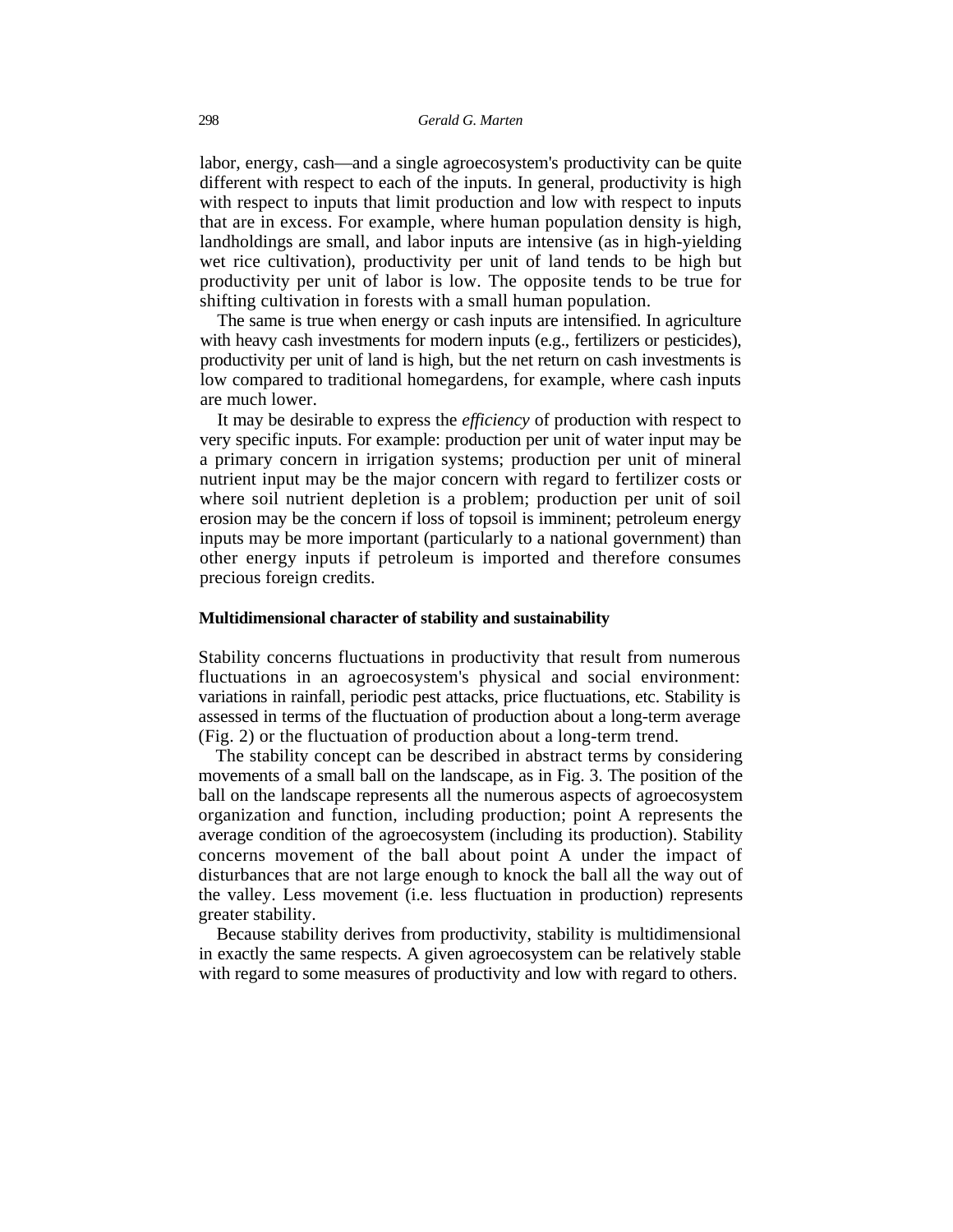

Fig. 2. The meaning of stability and sustainability in terms of the time course of production.

Maize production for subsistence can be considered stable as long as yields (and therefore food production) are consistent, but the same crop may be considered unstable if grown for a market economy with fluctuating prices.

Sustainability concerns whether a given level of productivity can be maintained over time (Fig. 2). In the abstract view of Fig. 3, sustainability involves the ability of farm management to maintain agroecosystem function (including production) at point A, despite natural ecological processes that tend to change the agroecosystem toward point B. As with stability, sustainability has a variety of measures associated with various measures of productivity. Some measures of sustainability can be high while others are low for the same agroecosystem.

The multidimensionality of sustainability derives in large part from the fact that it may be necessary to increase certain inputs with successive crops to maintain yields at the same level. For example, if increasing fertilizer inputs are required to sustain production per hectare at a given level, the production per hectare may be sustainable even though production per unit



Fig. 3. A ball and landscape model for visualizing stability and sustainability concepts. The horizontal axis of the diagram represents different states of ecosystem structure and function.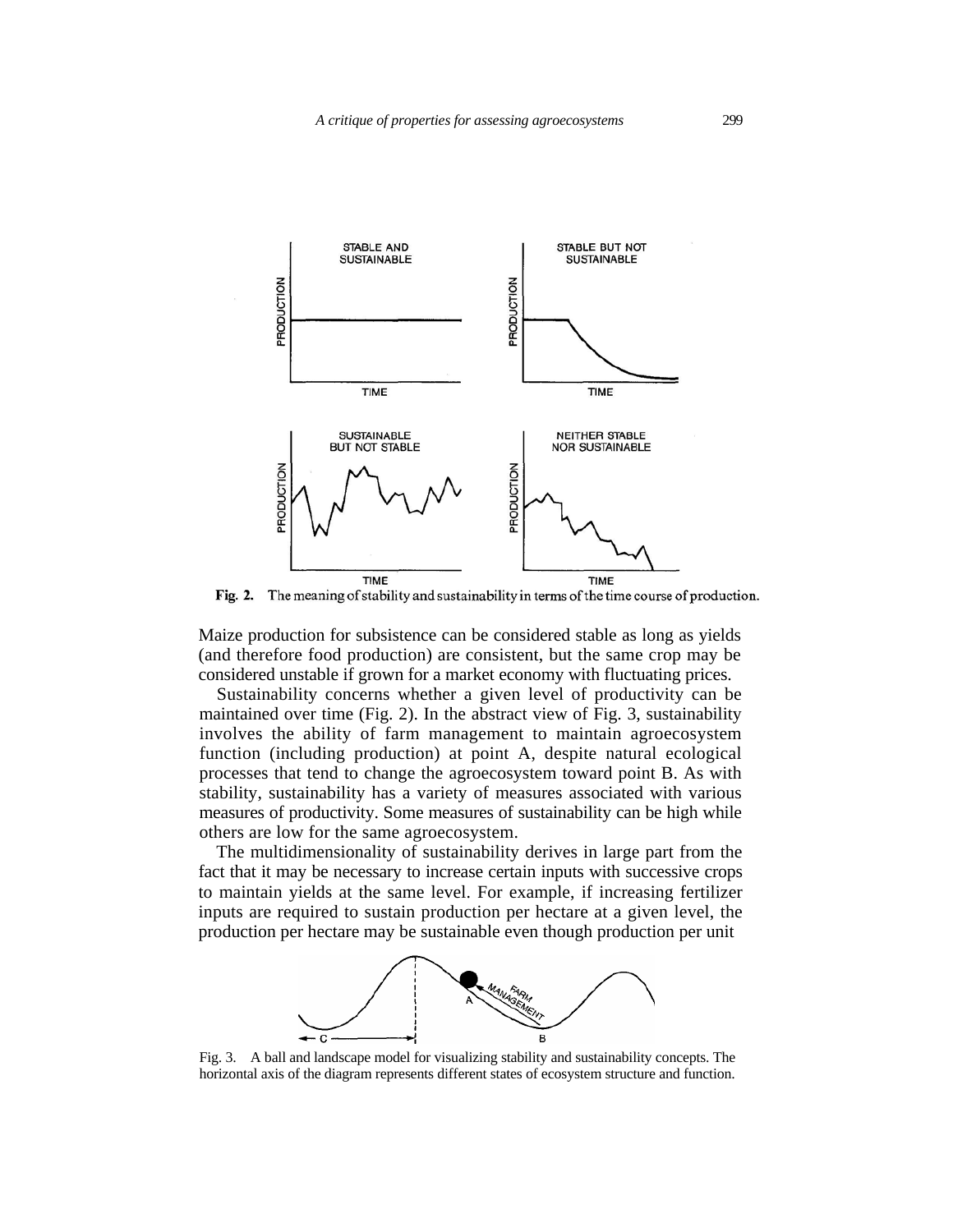

Fig. 4. Relationships of stability, resilience and sustainability.

cost is not. If weed problems require increasing labor inputs, production per hectare may be sustained while production per unit of labor is not.

There is another important sense in which sustainability is multidimensional. On the one hand, a lack of sustainability may be due to internal processes (ecological or social) that cumulatively undermine agroecosystem productivity—e.g. soil degradation, an increasing dependence on expensive pesticides as pests develop increasing resistance, stagnation of a bureaucracy or co-operative that provides essential inputs or marketing services. This is like movement of the ball from point A to point B in Fig. 3. On the other hand, an agroecosystem can lack sustainability because it fails to produce satisfactorily under the impact of traumatic external disturbances such as unusually severe drought, the appearance of a pesticide-resistant pest biotype, an increase in the cost of inputs (e.g. fertilizers), or collapse of an export market. This second sense of sustainability—which can be termed 'resilience' (Rolling, 1973)—concerns disturbances that threaten to knock the ball in Fig. 3 into a completely different valley (like the one designated byC).

Resilience is intermediate between stability and internal sustainability (Fig. 4). Like stability, resilience concerns the response of production to external disturbance; like sustainability, resilience concerns the maintenance of production. Stability concerns routine fluctuations in response to frequent and generally tolerable disturbances, while resilience deals with whether the agroecosystem can persist in the face of disturbances that are occasional but traumatic. The same agroecosystem can be quite strong with regard to internal sustainability but low in resilience, or visa versa, because these two kinds of sustainability involve different processes.

## **Multidimensionality of equitability and autonomy**

Equitability is most commonly measured in terms of the evenness of distribution of agricultural products or income. A low coefficient of variation for the distribution among households indicates a high degree of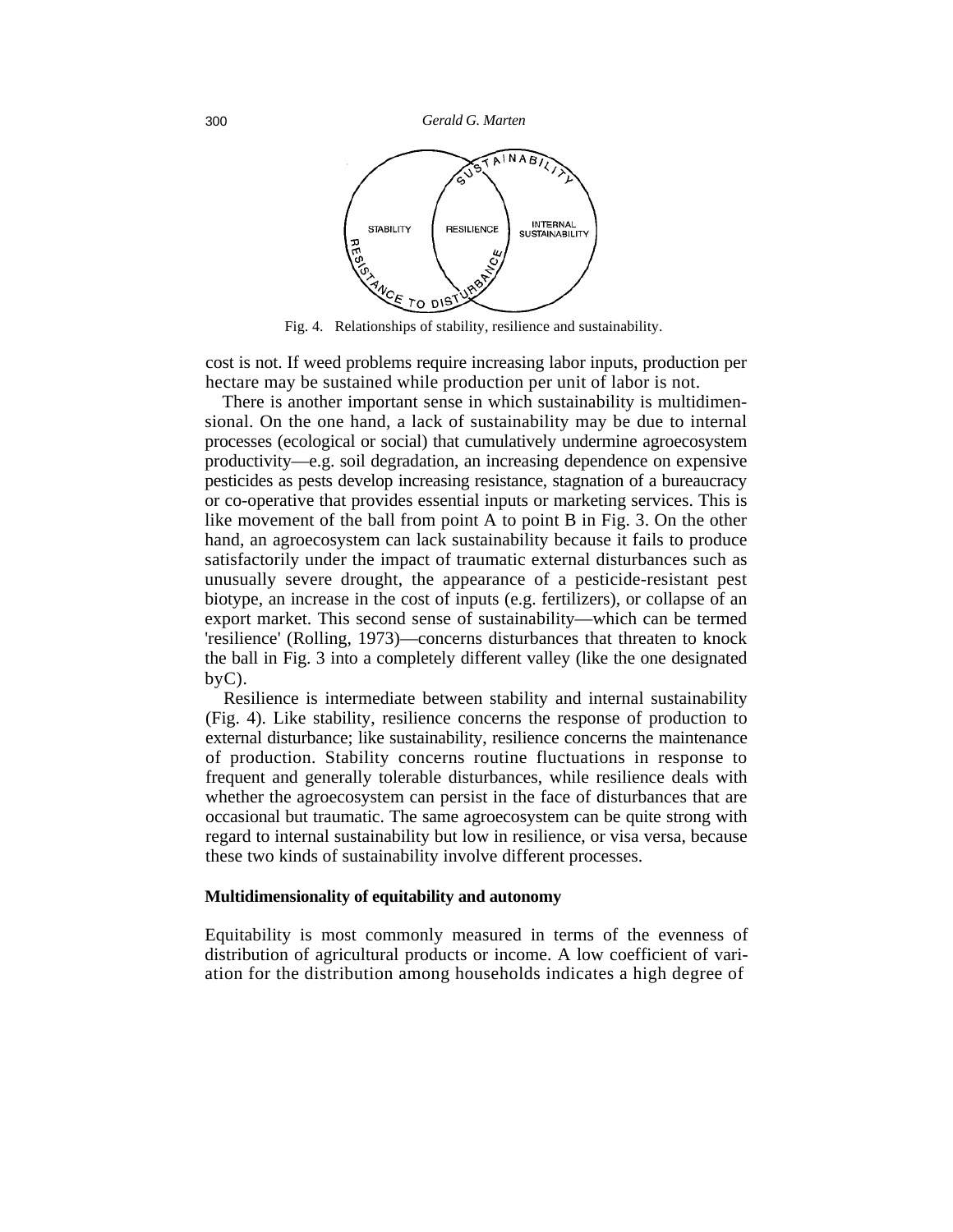equitability. Equitability may be assessed with respect to the distribution of agricultural products or with respect to access to inputs such as land, capital or technical information. Equitability of production and equitability in access to inputs are often closely linked, but not always. For example, fruit farmers may have equal landhqldings (i.e. high equitability for inputs) but very different incomes (i.e. low equitability for production), because some have contracts for high-paying urban markets while others must accept local market prices that are severely depressed during the harvest season.

Moreover, different measures of productivity can lead to different measures of equitability, in part because different kinds of agricultural products may be shared differently. For example, everyone in a community may have equal access to cropping fuelwood trees in ricefields, or the rats in ricefields (where people eat rats), but the rice production itself may be highly individualistic. In addition, access to inputs may be more equal with respect to some measures of production than it is for others. If all households have similar quantities of land, their opportunities for subsistence food production may be correspondingly similar, and equitability for food production is high. However, if they vary in their access to credit, technical information, or commercial markets, equitability for cash production may be low.

Autonomy is concerned with an agroecosystem's degree of integration, as reflected by: the movement of materials, energy, and information between its component parts; the movement of materials, energy, and information in and out of the agroecosystem; and control of those movements. Autonomy—which corresponds to less integration—is multidimensional because the magnitude of the flow of various materials, both within an agroecosystem and between the agroecosystem and the outside world, and the nature of the control of the flows, can be quite different for different materials in the same agroecosystem. The degree of autonomy with regard to inputs may be different from the autonomy in marketing agricultural products. The degree of local control over agroecosystem flows may be different from their magnitudes.

Different agricultural activities of the same household may vary radically in their autonomy. A household agroecosystem in Java may contain ricefields and commercial vegetable fields with a high level of purchased inputs and sales to an urban market, but the same household's homegarden may use few purchased inputs and produce primarily for home consumption. A farm household in Thailand may produce glutinous rice for home consumption but be tied to a market economy for other food items.

Even a single cropping system may be multidimensional with regard to autonomy. Control of irrigation water may be very much a community matter, but labor and cash inputs may be strictly up to the household. A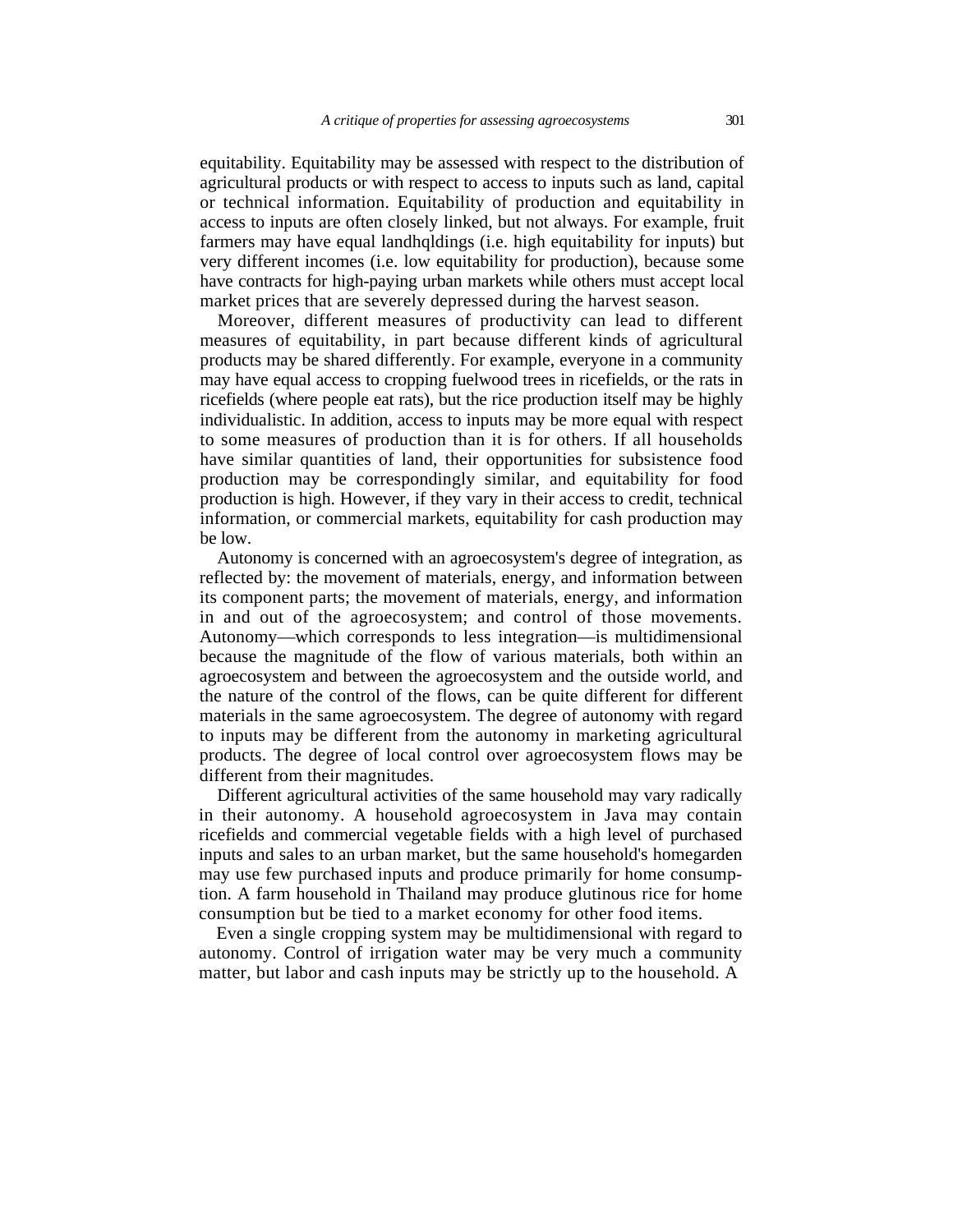cropping system may depend on outside sources for seeds or fertilizer but may use draught animals and household labor to be self-sufficient in energy and labor inputs.

# **Hierarchical character of the system properties**

Agroecosystem properties are hierarchical because the agroecosystems themselves are hierarchical. Agroecosystems span a scale from single fields to the entire globe, and productivity, stability, etc., span the same scale. A single system property can be quite different at different levels of organization, and often there is a functional connection. The productivity of a shifting cultivation field may be high (per unit area of land) on the cultivated field itself, but the productivity may be low in terms of the total land area occupied by the entire shifting cultivation cycle (including forest fallow). High productivity at one scale (the cultivated field) may be a consequence of lower productivity on a larger spatial scale (i.e. the presence of fallows).

Variable production (i.e. low stability) of a particular cropping system can contribute to high household (or village) stability if the household (or village) uses year-to-year adjustments in the deployment of that cropping system to take up the slack for other cropping systems. For example, if a rice paddy is not able to secure sufficient water, a farmer may plant it to dryland field crops in mid-season. Production of rice and production of dryland crops each fluctuate from year to year, but total production (and total income) are buffered.

In a similar fashion the sustainability of a regional agroecosystem may be reinforced by relationships between component agroecosystems that tend to undermine the sustainability of some of those components. For example, erosion of upland ecosystems can provide silt that contributes to the sustainability of lowland agroecosystems. In some cases farmers may purposely encourage the erosion, or they may transport litter from forest ecosystems to use as mulch on their fields.

Equitability and autonomy can also be different at different scales. For example, communal agriculture may ensure equitability on a local scale but in some cases may lack individual incentives to stimulate higher levels of production that can be achieved under certain alternative forms of agricultural organization. The result may be a high level of equitability on a local scale but a low level of equitability on a regional scale because the equitable farmers have an average income less than other farmers. To take another example, irrigation may increase equitability among those who are fortunate enough to receive the irrigation (by providing them a uniformly abundant water supply), but disparities between farmers who do and do not have irrigation (where those without irrigation may become wage laborers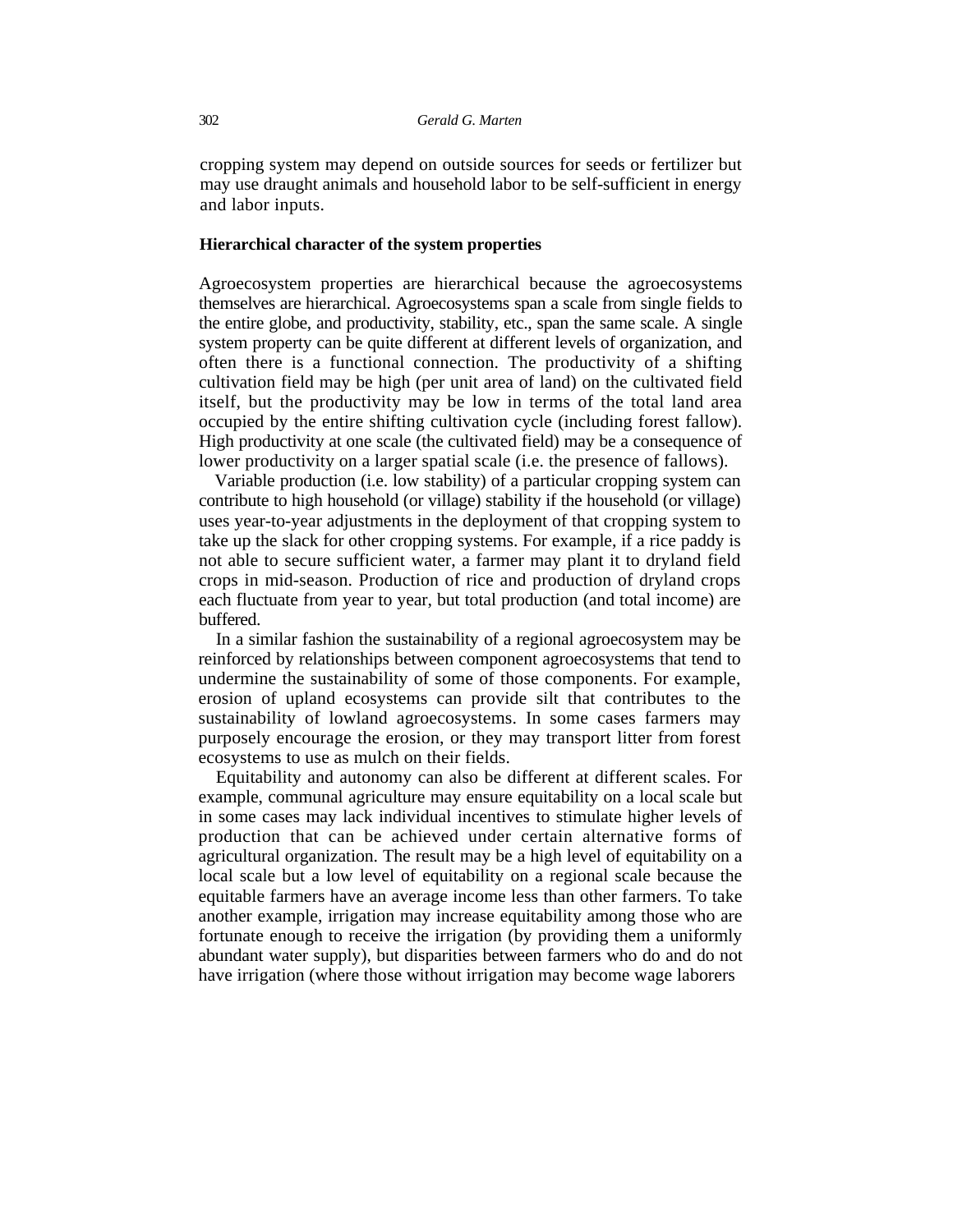for those who do) may decrease equitability on a larger scale. Turning to autonomy, agriculture in a tribal village may be highly integrated within the village but relatively isolated from other villages.

Agroecosystem properties are also hierarchical because of the hierarchical character of human objectives that provide the context for assessing the properties. For example, private individuals tend to be interested in net productivity per unit of labor, whereas governments (which may be concerned with extracting a surplus from a given land area) may be more interested in gross productivity per unit of land. An individual farmer may consider high-yield rice to be a low productivity crop, particularly if government price control limits the income from rice and costly inputs to achieve high yields cut even further into profits. On the other hand, if national self-sufficiency in rice production is a government priority, an agroecosystem that produces the highest tonnage of rice per hectare may be considered most productive from a national perspective.

## **Situational character of the system properties**

It would be convenient if we could say that the system properties of a particular agricultural technology system are the same everywhere in a given region. In fact, they are sensitive to environmental factors such as slope, soil quality and water availability that can change over distances as small as a few hundred meters. They are also sensitive to social factors that can change from village to village or household to household.

Taking stability as an example, an agricultural technology system whose yields are sensitive to water supply may be stable under rainfed conditions in a low-lying, poorly-drained soil where soil moisture is always high, but unstable on a well-drained slope where soil moisture fluctuates with rainfall. Income stability may be low for a crop that is tied into the price fluctuations of a market economy but high for the same crop when tied to national price supports.

Stability is also situational because it can depend on the magnitude or duration of the disturbance that induces fluctuation in production. For example, a drought of several weeks may destroy an annual field crop but scarcely affect production from fruit trees, so the fruit trees appear to be more stable. However, if the drought is severe enough, the fruit trees may be killed, which could mean five years or more before new trees are back in production; a new field crop could be planted and back in production within a few months. While the fruit trees in this example are more stable than field crops in the face of mild disturbance, the field crops are more stable (i.e. return more quickly to normal production) when the disturbance is severe.

The extent to which an agroecosystem is stable in the face of a particular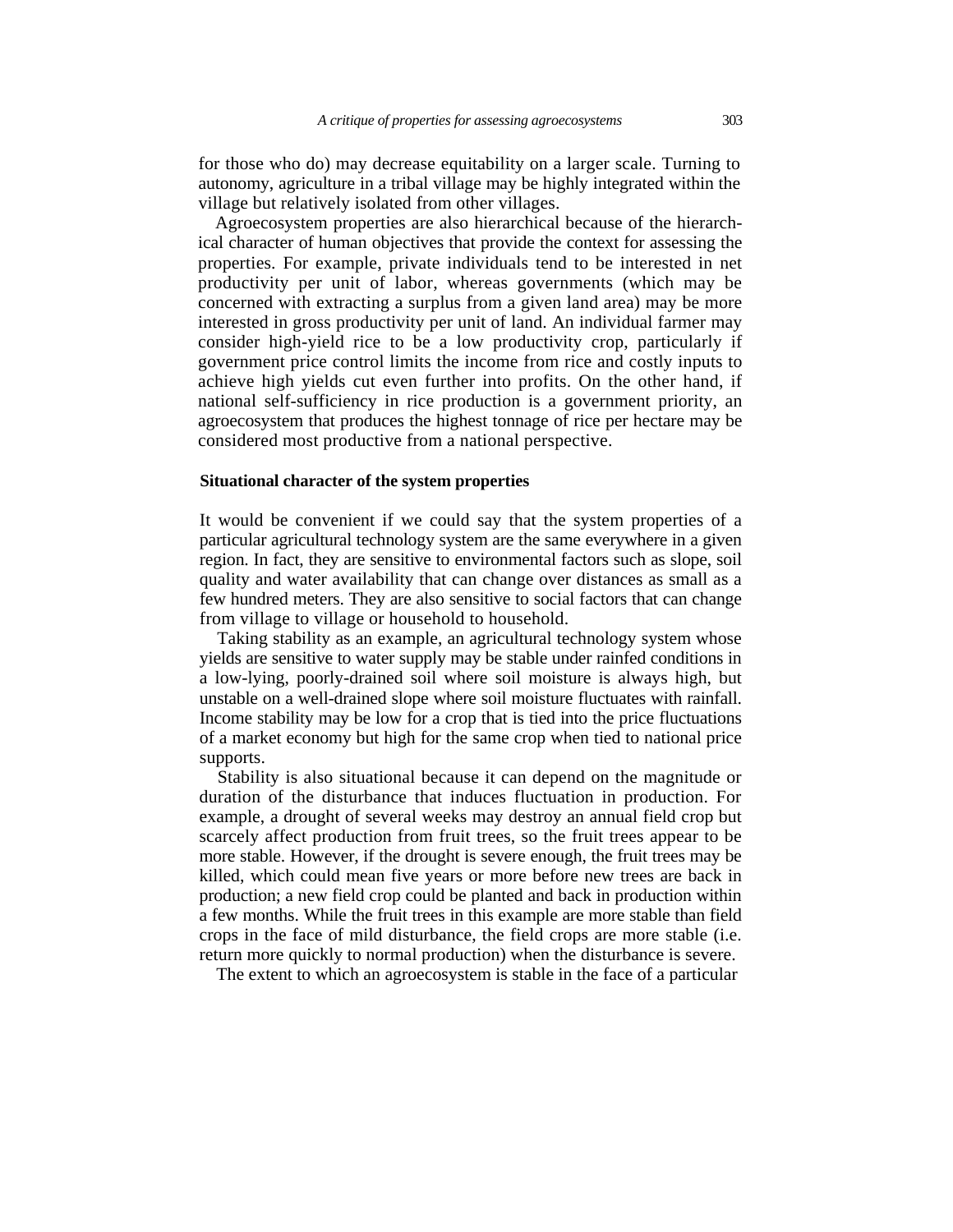disturbance can depend in a variety of ways upon the time pattern of the disturbance (Marten, 1986a): whether the disturbance is frequent or only occasional (e.g. whether farmers expect it and are prepared for it); whether the disturbance is regular or irregular in its occurrence (i.e. whether it is periodic in a way that strikes up 'resonances' in an agroecosystem); whether the disturbance occurs suddenly or cumulatively; whether it lasts a short time or a long time.

In the case of field crops and fruit trees, the sensitivity of stability to the duration of the drought is a consequence of two general stability components that sometimes oppose one another (Marten, 19860): (a) the *sensitivity* of production to disturbance (where less sensitive is more stable) and (b) the speed of recovery from disturbance. (In fact, each of these two components has been regarded elsewhere in one context or another to be the fundamental definition of stability.) Because this essay regards stability for agroecosystem assessment to be simply the consistency of production that is a resultant of such component processes, the essay does not deal with the components themselves. However, attention to components of stability (e.g. sensitivity to disturbance or speed of recovery) is crucial when analyzing relationships between agroecosystem structure and agroecosystem function in order to design more stable agroecosystems.

Sustainability is also situational. The sustainability of a highly erosive crop depends on whether it is grown on a slope and how deep the soil is. The sustainability of a technology system that makes the soil progressively acidic can depend on whether the soil contains iron and aluminum oxides that fix phosphorus under acidic conditions, thus making the phosphorus unavailable to crops. The sustainability of a technology system that removes large quantities of mineral nutrients depends on natural nutrient inputs and the magnitude of nutrient storage in the soil. The same technology system that would deplete a poor soil in a few years could continue without ill effects on a high-organic-matter, volcanic ash soil for centuries. The sustainability of irrigated agriculture in the face of salinization depends on the amount of water available to flush the soil. A technology system with expensive inputs can collapse because of cumulative debt loads under one credit regime but be fully sustainable under another.

Equitability of production can depend on the equality of access to inputs for production. A particular agricultural technology system may have low equitability in situations where a critical resource is scarce and some people have better access. However, the equitability of the same technology system could be high if all critical resources are abundant, so everyone has all he needs, or if local social institutions enforce equal access to scarce resources or equal distribution of production despite uneven access. For example: land is communally owned in some places but not others; some villages may require wealthy landowners to provide food to the poor when times are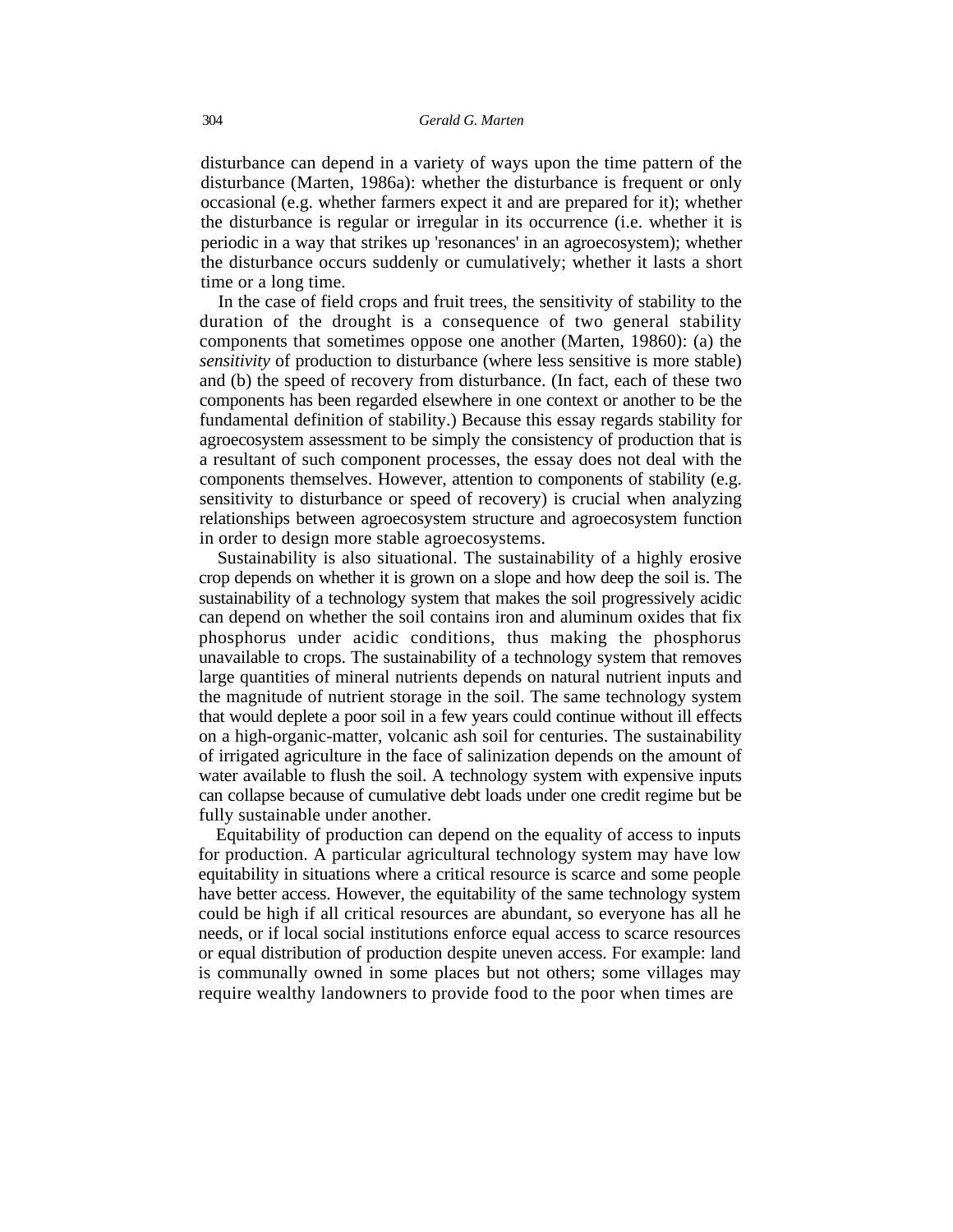difficult, while others may not. Because it may be the custom in some households for the family breadwinners to have priority for food, while in other households all family members have equal claim, the same agroecosystem could be low in equitability (with respect to age and sex) in one household but not another, depending on whether they are producing enough food for all.

The autonomy of an agricultural technology system can depend very much on the degree of physical isolation where it is applied. The same crops and cultivation practices can be for subsistence in a remote area but for urban markets where there are roads.

## **Conclusions on evaluation of system properties**

Given the multiplicity of possible measures for agroecosystem performance, which should we actually use? Which are the true reflections of productivity, stability, sustainability, equitability, and autonomy? The answer of course is that no single measure is correct. More than one measure may be needed, and different measures are appropriate for different circumstances.

The measures to be chosen are strictly a matter of judgement—judgement that can vary from one situation to another. The importance that people attach to different measures of productivity usually depends upon which inputs are in short supply and their position in society. Where land is abundant, productivity per unit of land may be of little importance compared to productivity per unit of labor. Where cash inputs tax the resources of a farm household, productivity with regard to cash inputs may be paramount while inputs that are regarded as free, such as land or family labor, may be of lesser consequence.

For objective analysis, we should keep value judgements at a minimum by using objective criteria for selecting one measure instead of another, but we should also recognize that intrusion of value judgements into the selection process is unavoidable. More important than pure objectivity is 'transparency'—rendering the analysis open to full scrutiny by others. The key to transparency is to be explicit about the precise measure that was used, thereby reaching beyond the ambiguities of broad terms like 'productivity' and 'stability'. Transparency includes being explicit about measurement units and whether an assessment of stability, sustainability, equitability or autonomy refers to production or to inputs.

We must also recognize that the ultimate purpose of evaluating agroecosystem performance is to attain better agroecosystems, a process squarely in the domain of value judgements. Here our judgements should concern the extent to which agroecosystems are meeting human objectives and avoid the presumption that one value or another of a system property is inherently good. We tend to assume that higher productivity, stability and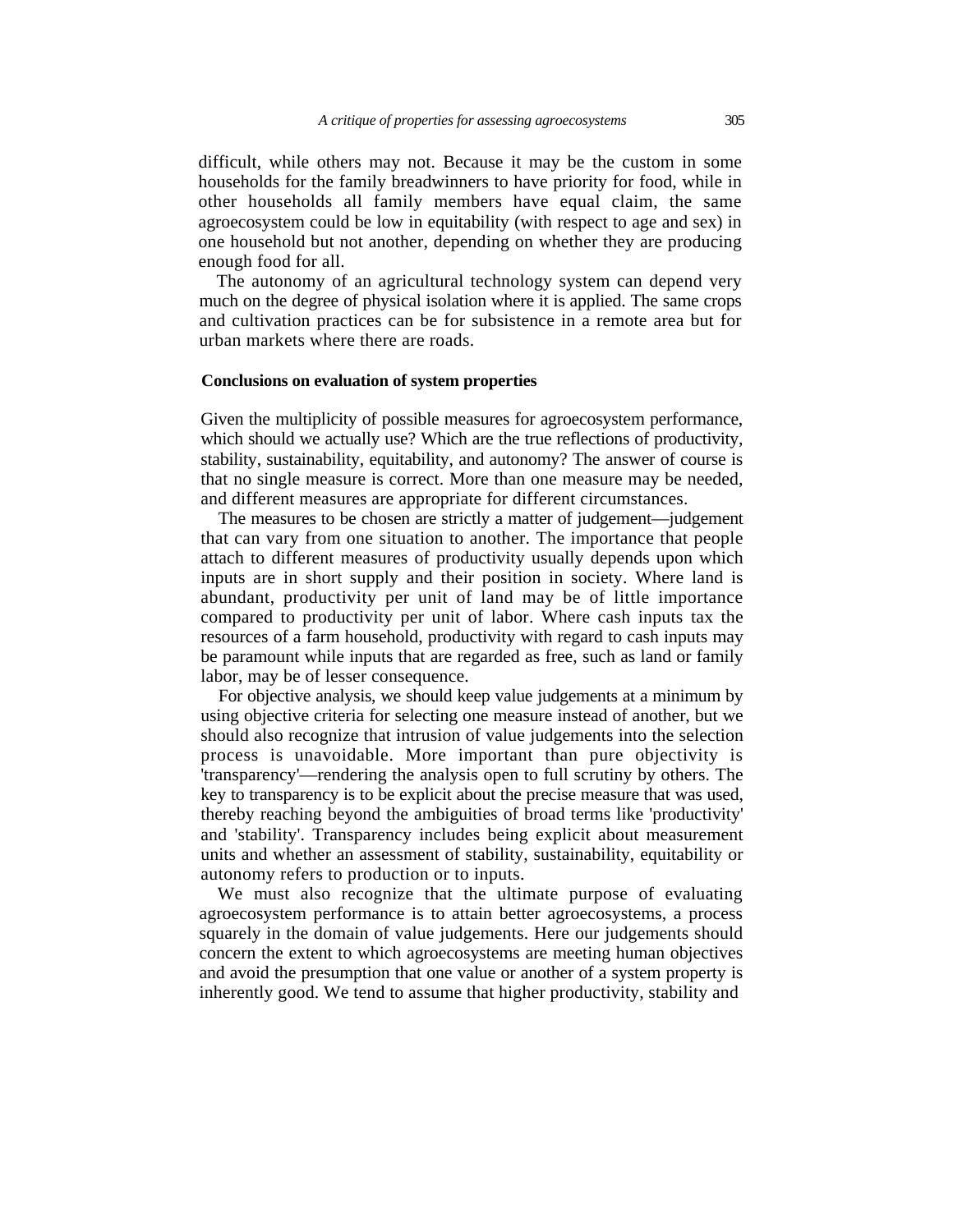sustainability are better. That may generally be so, but not always. Many of us also consider greater equitability, autonomy and solidarity to be better. However, others of us may take the opposite view, according to our ideological disposition and whether we view uniformity of wealth, social control, self-sufficiency, or dependence to be beneficial or threatening in our particular circumstances.

A potential source of confusion in interpreting agroecosystem properties (as in Table 1) derives from the fact that evaluation may be (1) *general,*  referring to an agricultural technology system as it occurs (or might be used) over a range of environmental and social conditions in a particular region or (2) *specific,* referring to a concrete agroecosystem at a particular location. *General* evaluations tend to be based on rapid assessments of an agricultural technology system at a sampling of locations in a region. Interviews and visual observations tend to predominate. *Specific* evaluations tend to be based on numerical measurements and records at a single location.

For clarity of analysis, presentation of results should be explicit whether the object of evaluation is an agricultural technology system or an agroecosystem, so limitations in the evaluations can be appreciated. A single value (e.g. low stability) is not appropriate for *general* evaluation of a technology system whose performance varies widely over a range of environmental and social conditions in the area. It may be necessary to indicate a range of values (e.g. low-medium stability) or specify the particular conditions to which the evaluation applies. A description of the environmental and social setting should also accompany *specific* evaluations of intensively studied agroecosystems, to avoid extrapolation to environmental and social conditions that are not comparable.

Perhaps our most significant conclusion is that the multidimensional character of agroecosystem properties is compounded by their sensitivity to local environmental and social conditions. An agricultural technology system is not simply stable or unstable; it may be stable with respect to one kind of disturbance such as drought but not with respect to other kinds of disturbance such as insect attacks or price fluctuations. Evaluating stability is not a matter of simply judging whether or not a technology system is stable. The most useful assessment may address the question, 'Under what environmental or social conditions is the stability of the agricultural technology system satisfactory (or unsatisfactory)?' The same kind of question can be asked of sustainability, equitability, and any of the other system properties, in order to:

- (1) determine which kinds of agroecosystems are most appropriate for which social and environmental conditions; and
- (2) identify points of vulnerability in an agricultural technology system to suggest how it should be strengthened.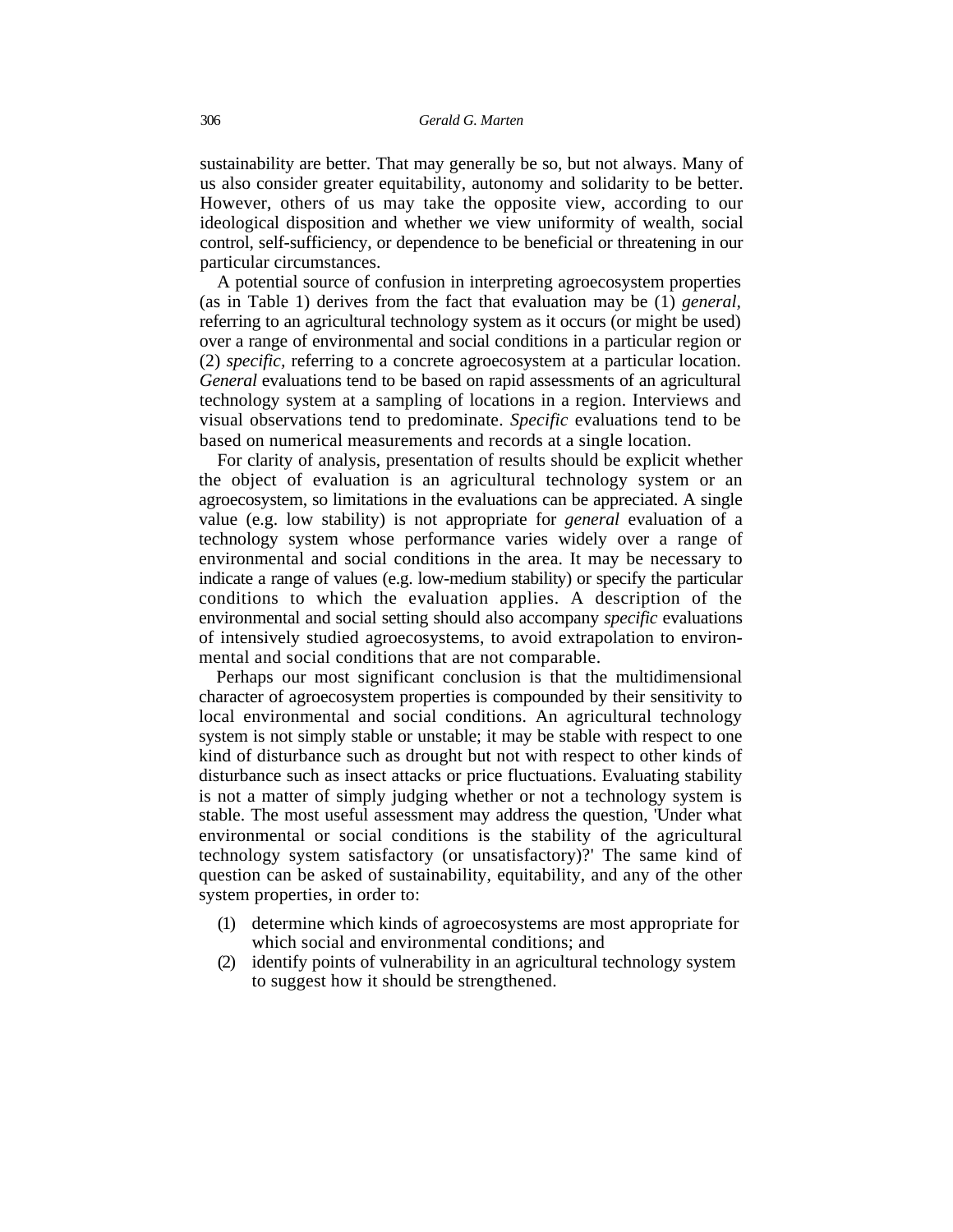# RELATIONS BETWEEN AGROECOSYSTEM PROPERTIES

Persons responsible for cropping systems design and other aspects of agricultural development may be particularly interested in the trade-offs between different agroecosystem properties. Improvements in one system property (e.g. productivity or stability) should not be at the expense of other properties—or at least the cost should not be too great.

It would be convenient to have some simple and general rules to serve as guidelines for how agroecosystems function in this regard, such as 'If productivity increases, sustainability declines', but it is not easy to discern a pattern. Some highly productive agricultural technology systems are quite stable while others are not, and some low-productivity agricultural technology systems are stable while others are not. For example, intensive high-yield rice production has reliable yields in some areas but is not reliable in other areas because of pests such as the brown planthopper. Consistent relationships between productivity and the other system properties are equally elusive, but exploring those relationships can nonetheless provide some insights into agroecosystem design.

### **Productivity, stability and sustainability**

There are numerous ways that high levels of productivity can have a positive impact on stability and sustainability. For example, higher productivity may be attained by increasing the harvests in bad years (i.e. irrigation to reduce the impact of drought, or pesticides to reduce the impact of pest attacks), thereby making harvests more even from year to year, increasing stability. Higher productivity can be associated with higher sustainability when a more productive crop provides a more complete cover for soil protection and contributes more crop residues for the maintenance of soil organic matter. Higher productivity can also be associated with higher stability or sustainability if it leads to household savings that give a household the capacity to deal with periodic problems that threaten production. In general, any attributes that increase 'fallbacks' and other adaptive mechanisms in an agroecosystem can increase both its stability and/or sustainability (Jodha & Mascarenhas, 1983).

There are also many ways that productivity can be negatively associated with stability or sustainability. For example, higher productivity can be associated with lower stability if the higher production is achieved by means of high-yielding varieties that are more vulnerable than local varieties to fluctuating environmental stresses such as droughts and pest attacks—or if high yields lead to a glut on the market that depresses prices. Higher productivity can be associated with lower sustainability if production is at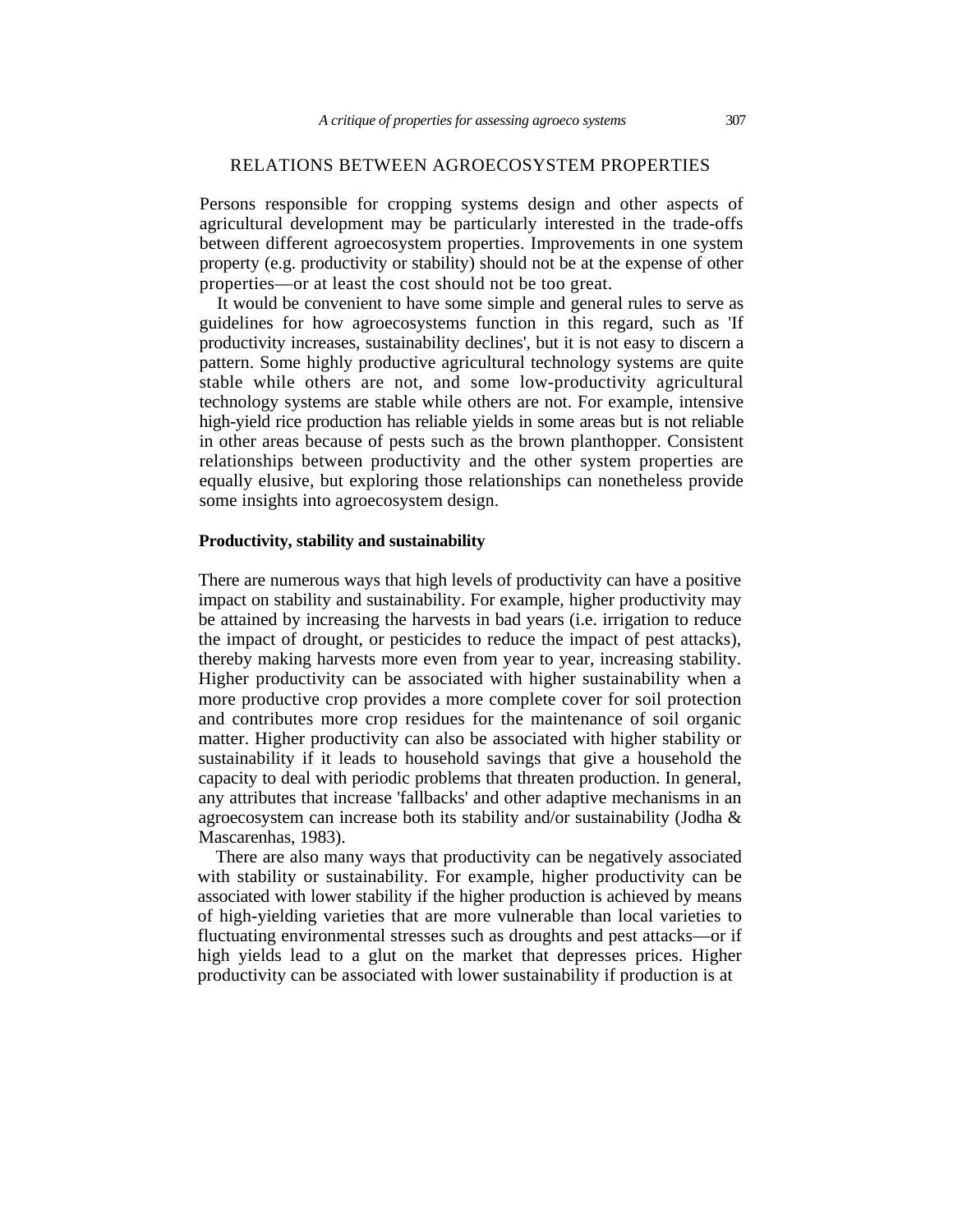the expense of soil resources (e.g. by generating erosion, reducing soil organic matter or exporting soil nutrients), if the production is due to heavy inputs leading to major alterations in the ecosystem that eventually undercut production (e.g. irrigation leading to salinization or pesticides leading to the loss of natural enemies and the emergence of secondary pests), or if higher production is a consequence of labor inputs that place a strain on social institutions underlying the organization of agricultural production.

Higher stability can reduce sustainability in the face of occasional, severe stresses (i.e. reduce resilience) if, under stable conditions, the agroecosystem (and its inhabitants) cease to exercise their abilities to deal with stress (because there is no need to do so) and consequently lose that ability, even though they may eventually need it. Farmers with a steady supply of irrigation water have more stable yields than rainfed agriculturalists because they are liberated from the negative effects that short periods without rainfall can have on rainfed agriculture. However, they may also lose the agricultural technology they once had for rainfed agriculture, simply because they no longer need it. Drought-resistant varieties may be discarded and cultivation practices to make the most of limited soil moisture supplies may be forgotten. As a consequence, they may not have the means to prevent crop failure if the irrigation system should fail.

There are numerous other examples of this conflict between stability and resilience. Chemical fertilizers help to buffer farmers from spatial variations in soil quality in their fields. Because large amounts of labor are required to collect and transport animal manure or green manure to maintain organic matter levels, the effort may not seem necessary as long as chemical fertilizers can compensate for diminishing organic matter. However, the impact of an increase in fertilizer prices that forces farmers to reduce fertilizer use can be particularly severe if they have not taken the effort to maintain the organic matter content of their soil. To cite another example, the construction of flood control dams allows farmers to cultivate fertile flood plains without worrying about flood damage, but the 'once in a hundred years' flood that overruns the dams can cause damage on a scale far greater than would occur if the farmers pursued their agriculture and constructed their villages in constant expectation of floods.

In pest control, the use of chemical pesticides can increase stability, providing an opportunity to eliminate even the smallest pest losses. Indigenous pest-resistant crop varieties may be discarded, and the pesticides may eradicate the pests' natural enemies along with the pests. If a pesticideresistant strain of the pest should suddenly appear, the damage may be more serious than it would have been without pesticides, because natural enemies are no longer present to keep the pest abundance within reasonable bounds. Even if the development of pesticide resistance is gradual, it eventually may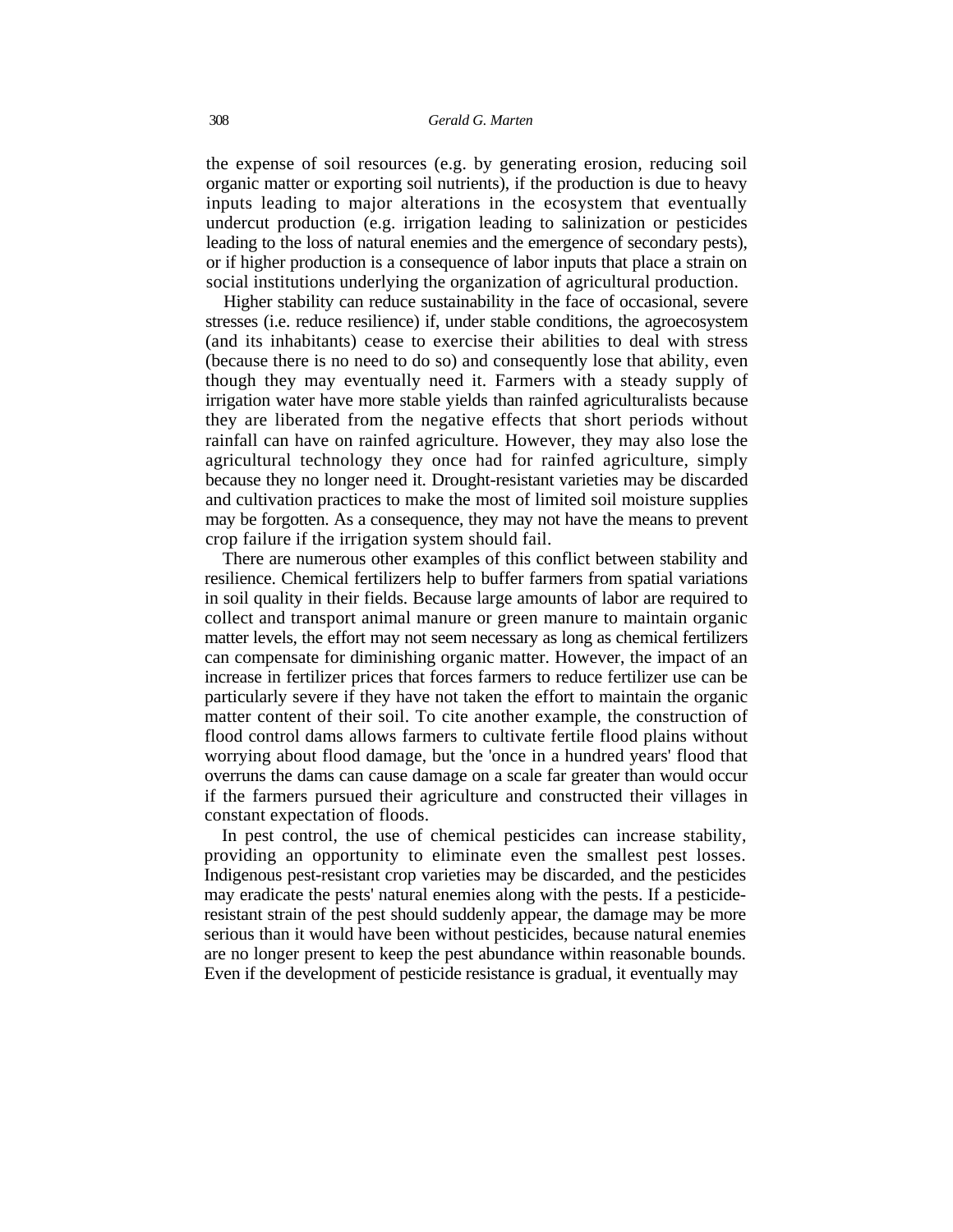be necessary to increase the frequency of pesticide application to a point where the crop must be discontinued due to excessive pesticide costs.

# **Productivity, equitability and autonomy**

There are numerous ways that higher productivity can contribute to greater equitability. Returning to the example of irrigation, an improved water supply increases productivity because it increases yields or provides an opportunity to grow high-value crops. Along with the increase in productivity there is greater stability for everyone if the water is distributed according to needs, and greater stability can lead to greater equitability because crop losses often do not afflict farmers at random. Before, when the agriculture was rainfed, losses were more severe for farmers whose land was poor in moisture retention and therefore vulnerable to drought. With irrigation, their yields can be more equal.

However, greater productivity and stability can also lead to lower equitability. If the overall supply of water is not sufficient to provide reliable irrigation to all farmers in the area, only some of the farmers may receive irrigation service. This will increase overall productivity of the area but will also increase the spread of incomes. To take another example, higher income productivity from cash crops such as temperate vegetables can be associated with severe market fluctuations. Farmers who are lucky enough to harvest when prices are high can make a fortune, but others (who harvest when prices are low) may lose money. Finally, where equitability is based on communal ownership, if productivity is increased by introducing outside technologies or opening up to outside markets, communal land ownership may not be compatible with the new modes of production or marketing. Even outside influences not directly related to the technical side of the agriculture may induce social changes that lead to individual land ownership, which can lead eventually to unequal landholdings.

There are many ways that productivity can lead to greater household autonomy. If productivity is achieved through labor intensification, such as triple cropping that demands intensive work all year round, people do not have so much time for village social activities (e.g. religious festivals) that are mechanisms for village control over households. If productivity and stability are attained through diversified farming activities, advantages of synchronizing village agricultural activities can be correspondingly diminished. If productivity is increased by means of modern agricultural technology or integration with a market economy or national bureaucracy, for which traditional village leaders have no particular knowledge or influence, their authority is correspondingly diminished. If every household is able to meet its own needs on a reliable basis, it may feel no need for dependence on other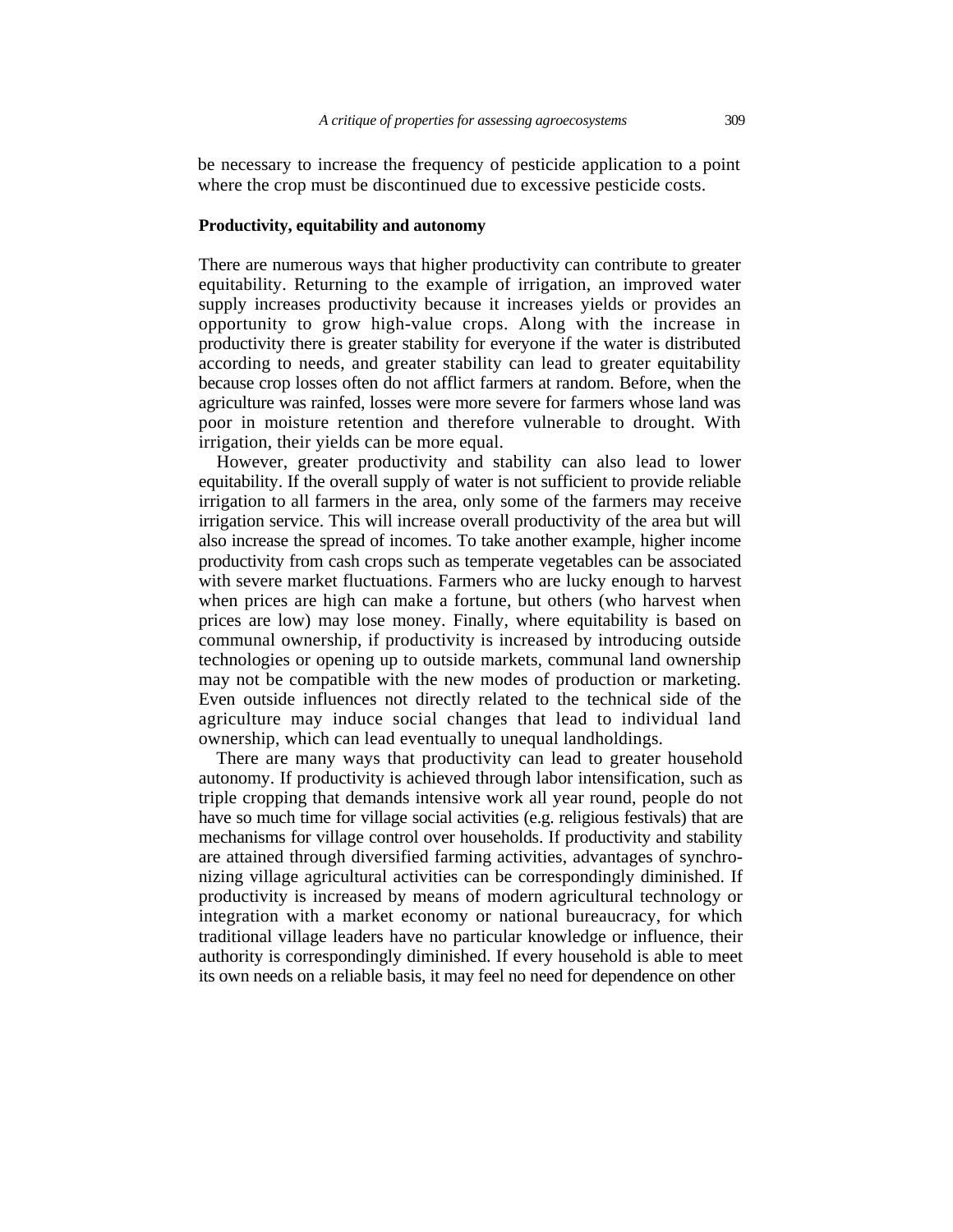households or village authority. The same applies to autonomy with respect to the outside world. A village with surplus production has the financial resources to take care of itself (e.g. development and maintenance of its irrigation system) without depending upon the government, middlemen or other outside sources of assistance.

There can also be negative associations between productivity and autonomy. Higher productivity may decrease autonomy if it frees people from an attitude of everyone for himself due to scarcity. Higher production may be at a cost of dependency on the outside world for inputs or markets. At the same time, higher production can generate a surplus to be used for the purchase of outside goods, sales of agricultural products to the outside, or extraction of some of the surplus by outsiders (e.g. by government taxation or unscrupulous business arrangements). Some of the surplus may be used by the local elite or by government to reduce autonomy even further by reinforcing existing authority.

# **Conclusions regarding relationships between agroecosystem properties**

When we consider logical possibilities for the mechanisms that tie one system property to another, we are compelled to conclude that both positive and negative relationships are possible between each of them. As properties of agroecosystem function, the system properties are endpoints of complex ecosystem processes that can lead to both positive and negative relationships. Whether positive or negative predominates depends upon how the agroecosystem is organized and the circumstances under which it is functioning. A useful question to ask about trade-offs is 'Under what circumstances is the relationship positive, and under what circumstances is it negative?'

In theory this question could be answered by observing the patterns of productivity, sustainability and other production properties as they occur in various kinds of agroecosystems in various environmental and social settings. Unfortunately, the number of cases that would be necessary before reliable patterns could emerge exceeds what would be feasible in the foreseeable future. We cannot rely on case study observations directed only toward production properties to generate hypotheses concerning trade-offs between them. Attention will also have to be directed toward the mechanisms responsible for positive and negative associations between these properties, mechanisms that stem from relationships between agroecosystem structure and agroecosystem function.

# AGROECOSYSTEM STRUCTURAL PROPERTIES

Agroecosystem structure is a consequence of the particular crops and other components (weeds, animal pests, soil animals, micro-organisms, etc.) in an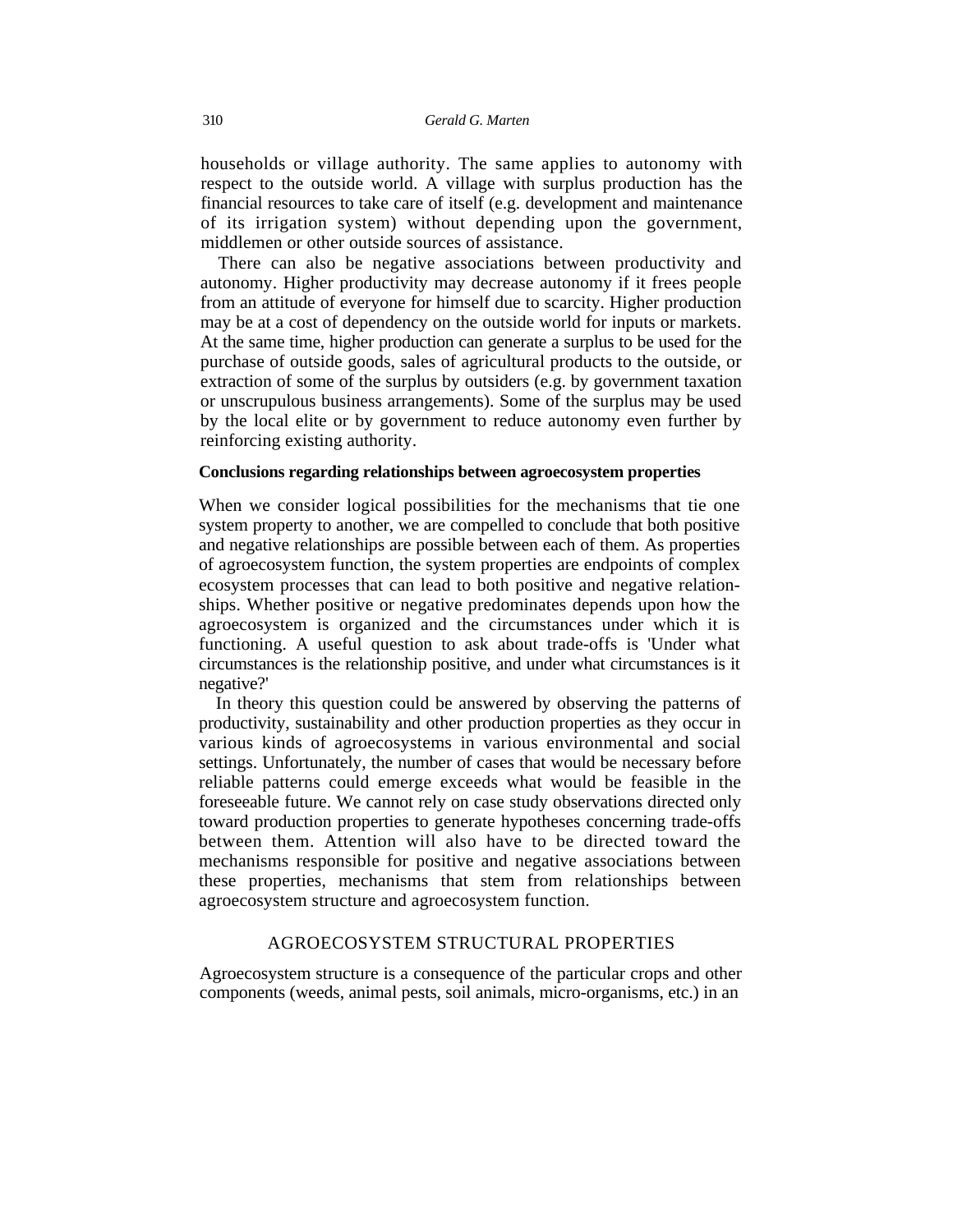agroecosystem, the way those components are structured by farm management practices, and the way those components are related functionally to one another. SUAN research has dealt with numerous aspects of ecosystem structure and their relationships to agroecosystem function (Table 3). However, the SUAN network has not dealt much with agroecosystem structure at the same organizational level as system properties for agroecosystem production. It could be useful for agroecosystem research to identify those *structural system properties* (at the agroecosystem level of organization) that in fact have strong relationships with the production properties. Such structural properties could prove useful as guidelines for agroecosystem design.

#### **TABLE 3**

Examples of Relationships Between Agroecosystem Structure and Agroecosystem Function that have been Studied in the SUAN Network

| Agroecosystem structure                      | Agroecosystem function                |  |
|----------------------------------------------|---------------------------------------|--|
|                                              | Human nutrition                       |  |
| Intercropping                                |                                       |  |
| Intercropping                                | Pest damage                           |  |
| Annual/perennial crop rotation               | Mineral nutrient cycling              |  |
| Perennial/annual strip cropping<br>on slopes | Erosion, annual/perennial competition |  |
| Institutions in irrigation societies         | Irrigation water supply Minor         |  |
| Double and triple cropping                   | nutrient depletion of soil Soil       |  |
| Integration of crops and livestock           | fertility maintenance Diffusion of    |  |
| Communications between innovative            | new agricultural technology           |  |
| farmers and others                           |                                       |  |

There are numerous structural properties that deserve to be considered. For example: cropping intensity (e.g. the number of crops per year); diversity of crop varieties; cropping sequences through time (including, for example, the extent to which sequences resemble those in natural ecological successions); interplanting patterns (within a field or over a landscape mosaic); vertical stratification of interplanted crops; the intensity, balance, and reliability of agricultural inputs; equity of access to inputs; selfsufficiency (or dependency) with regard to inputs or markets; the degree and nature of social control of agricultural activities; the nature and extent of channels for disseminating technical information; and the character of key non-crop organisms in the agroecosystem (e.g. mycorrhizae, nitrogen-fixing organisms, or natural enemies of significant pests). The following example of how structural properties can determine an agroecosystem's adaptability will illustrate the kind of interplay of structural properties that can tie them to the system properties of agroecosystem function.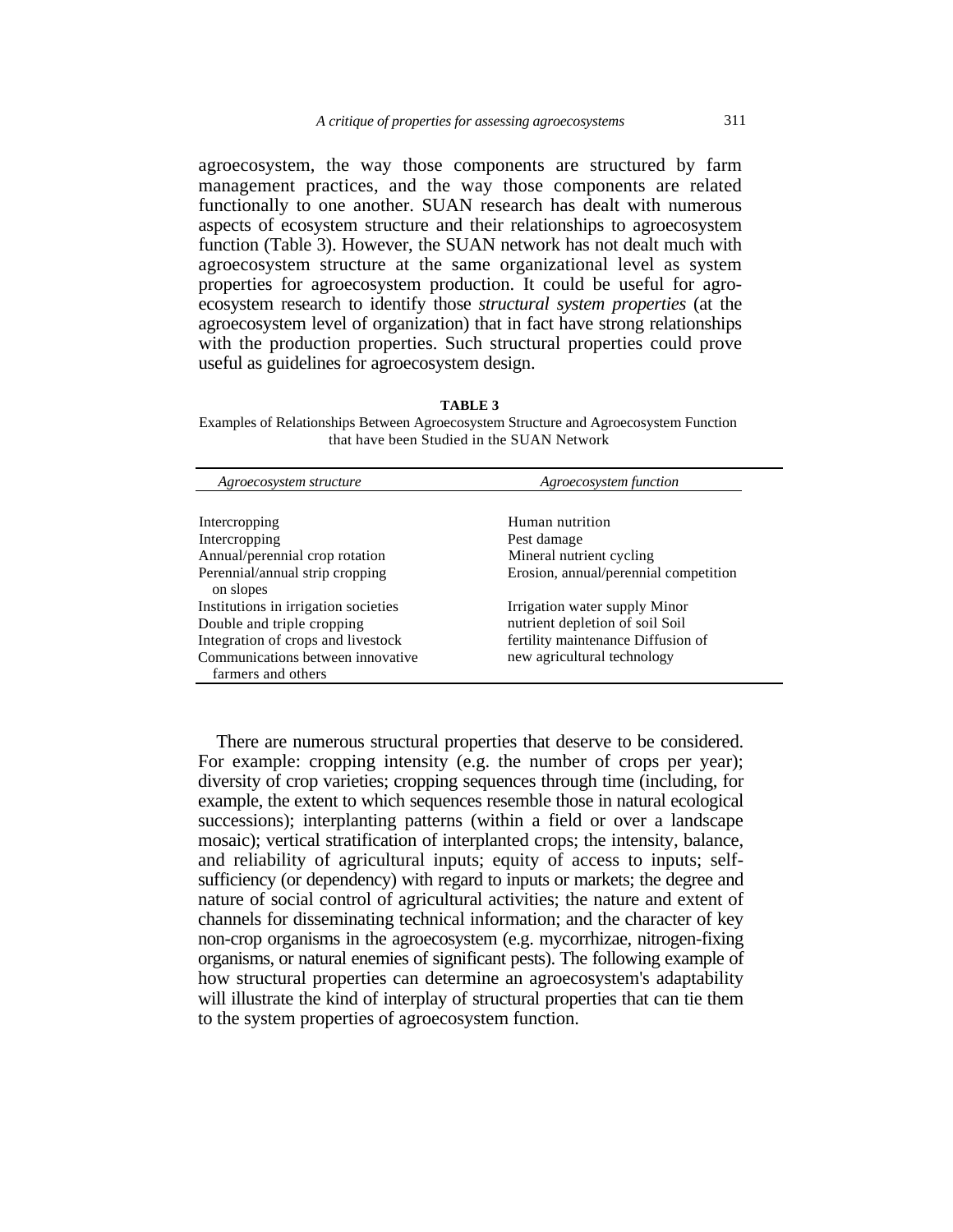## **Agroecosystem structure and adaptability**

One approach to delineating functional connections between system properties of agroecosystem structure and production is to address select properties of agroecosystem function (in addition to those concerning production). *Adaptability* (Rolling, 1978) is an example of a functional property that can help to bridge the gap between structure and production (Fig. 5). Adaptability can contribute to stability and resilience by enhancing an agroecosystem's capacity to respond to disturbances in a way that keeps the agroecosystem functioning within acceptable limits for production. The same applies to maintaining the distribution of production (i.e. equitability) within acceptable limits. With regard to internal sustainability, adaptability can provide the means for adjustments that halt the degradation of essential resources for production (e.g. soil or human institutions). Adaptability can contribute to productivity because an adaptable agroecosystem can respond to opportunities for improving production. The discussion that follows will give some examples of agroecosystem structural properties that can be most important to adaptability.

Adaptability derives from a number of properties of agroecosystem structure, the most central of which is the *corrective feedback loop* (Fig. 6), a mechanism by which agroecosystem function can be returned within satisfactory limits whenever it passes outside those limits. For example, if soil fertility starts to drop due to a decline in organic matter or erosion of the topsoil, a farmer can correct the situation with systematic applications of plant residues or animal manures that protect the soil surface from erosion while adding to its organic matter. Corrective feedback requires several structural elements (Fig. 6): (1) a point of reference with regard to the condition or functioning of an agroecosystem (e.g. an acceptable range of soil fertility or crop yields); (2) a measure of how the agroecosystem is functioning (e.g. assessment of soil fertility or yields); (3) a comparison of the assessment with the reference; (4) an array of measures for corrective action.

Because corrective feedback loops can be effective only if the response is appropriate to the correction that is required, and a great variety of corrections may be appropriate for different situations, *diversity* of possible responses is a key to adaptability. Plant residues can be applied to organicmatter-poor soils only if the larger agricultural system has cropping systems that provide a surplus of plant material. Animal manure can be applied only if there are animals to produce the manure. The animals may not be there if, for example, water buffalo have been replaced by motorized equipment. A diversity of crops and technology systems offers an array of fallbacks for adapting to numerous possible disturbances (Jodha & Mascarenhas, 1983). Recourse to drought-resistant crops can be crucial to the success of upland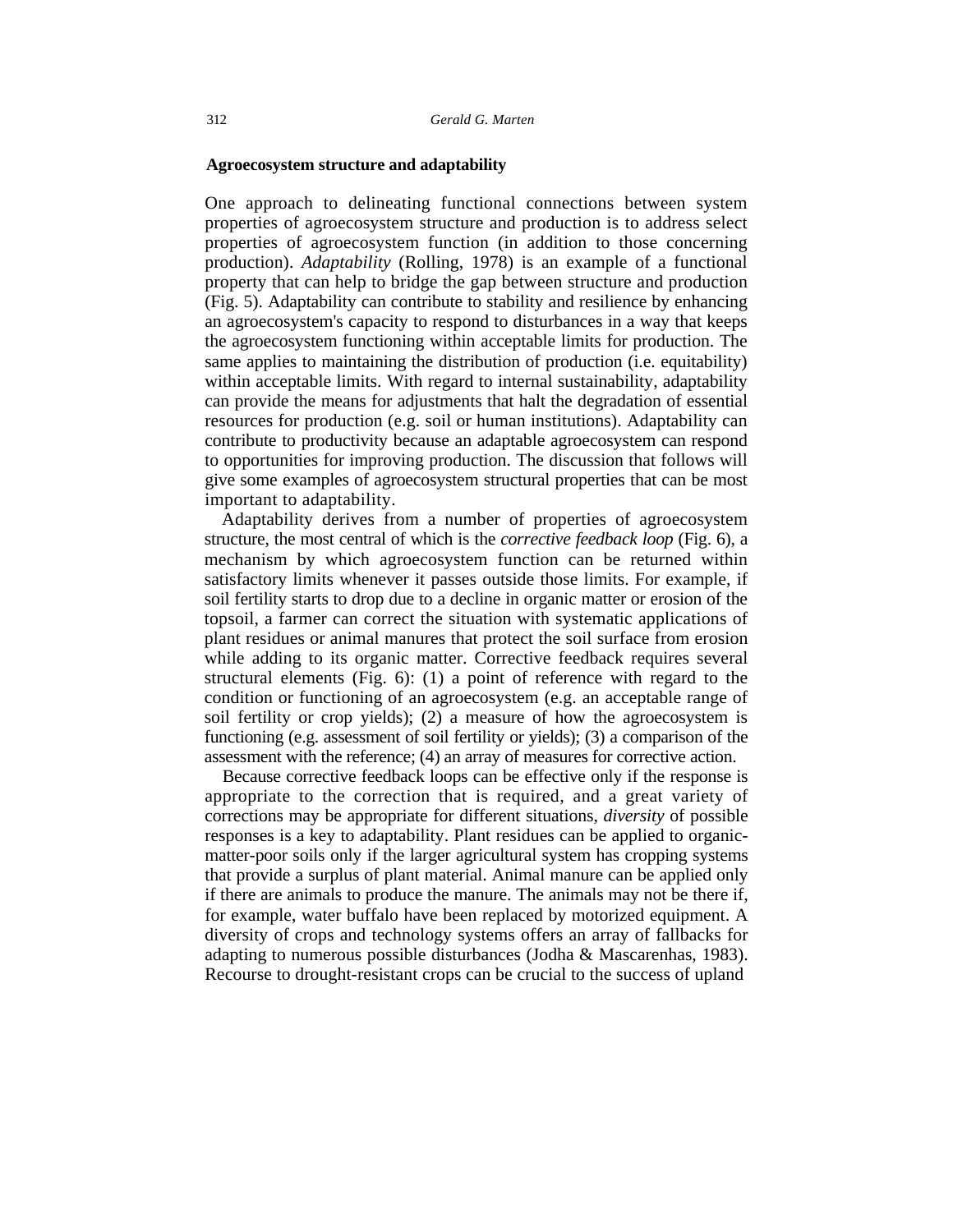*A critique of properties for assessing agroecosystems* 313





farmers during a dry year. Selecting different crops in response to market opportunities can contribute to financial stability.

However, having a wide array of cropping systems will not do much good if they are not jointly appropriate to needs that may arise. In other words, they must be able to function together. To be effective, agroecosystem diversity must be *structured diversity,* i.e. characterized by *co-adaptation* of agroecosystem components (Marten, 1984).

For example, a household can stabilize its overall rice production by planting a number of traditional rice varieties that are resistant to different pests and other environmental stresses, but only if the strengths and weaknesses of the varieties fit together into a coherent strategy (Rerkasem & Rerkasem, 1984). A diversity of cropping systems can reinforce monetary



Fig. 6. Basic elements in a corrective feedback loop for adaptive agroecosystem design.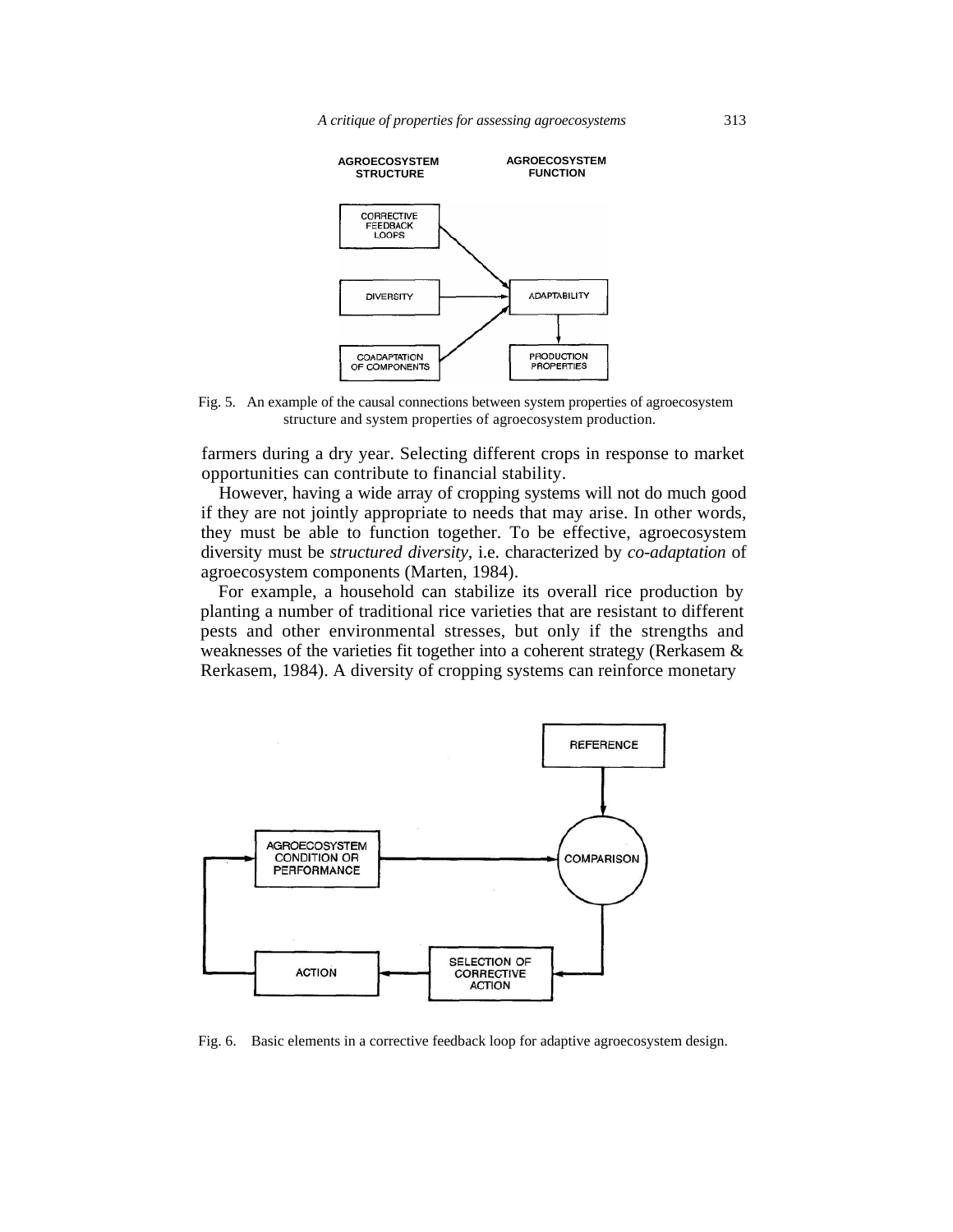productivity and stability by allowing farmers to adjust the areas they plant to different crops in response to market opportunities, but this works only if alternative crops are compatible with regard to soil conditions, seasonality, and other ecological features of the fields where they may be planted. Crop diversity can improve nutritional productivity only if there is a proper mix of crops (Abdoellah & Marten, 1986): some that have high yields to produce large amounts of certain nutrients (e.g. calories and protein) that are needed in large quantities; and other crops that provide smaller quantities of a variety of nutrients for nutritional balance (e.g. vitamin A, vitamin C, riboflavin, calcium, and iron when rice is the staple food).

Interplanting a mixture of crops in the same field can provide a variety of feedback mechanisms to reduce pest damage, but only if it is the right mixture (Brown & Marten, 1986). The wrong mixture can lead to more severe damage than in a monoculture. Crop diversity can contribute to ecological sustainability only if the different crops fill the various functions (e.g. nitrogen fixation, production of organic matter to maintain soil quality, and provision of ground cover to prevent erosion) necessary for maintaining a productive agroecosystem. Diversity can contribute to equitability if it provides everyone an opportunity.

It is worth looking to existing ecosystems for concrete examples of effective corrective feedback loops, diversity, co-adaptation and other structural system properties. Empirical research on the structure of natural ecosystems and existing agroecosystems—and the relation of agroecosystem structure to agroecosystem production—can draw upon the wisdom of centuries of biological and cultural evolution of ecosystem design (Marten, 19866).

# **CONCLUSIONS**

Agroecosystem assessment will merit the attention of agricultural practitioners when it can relate the system properties of agroecosystem production to agroecosystem structure in simple and comprehensible terms. The foregoing discussion leads us to the encouraging conclusion that research on system properties of agroecosystem structure should be able to develop guidelines for agroecosystem design aimed at improving performance in a balanced fashion. To do this it will be necessary to identify agroecosystem-level structural properties that extend beyond the more elemental aspects of crops and management practices that customarily have formed the detailed basis for delineating agroecosystem structure. Prospects for success should be augmented considerably by attention to functional properties like adaptability that bridge the gap between structure and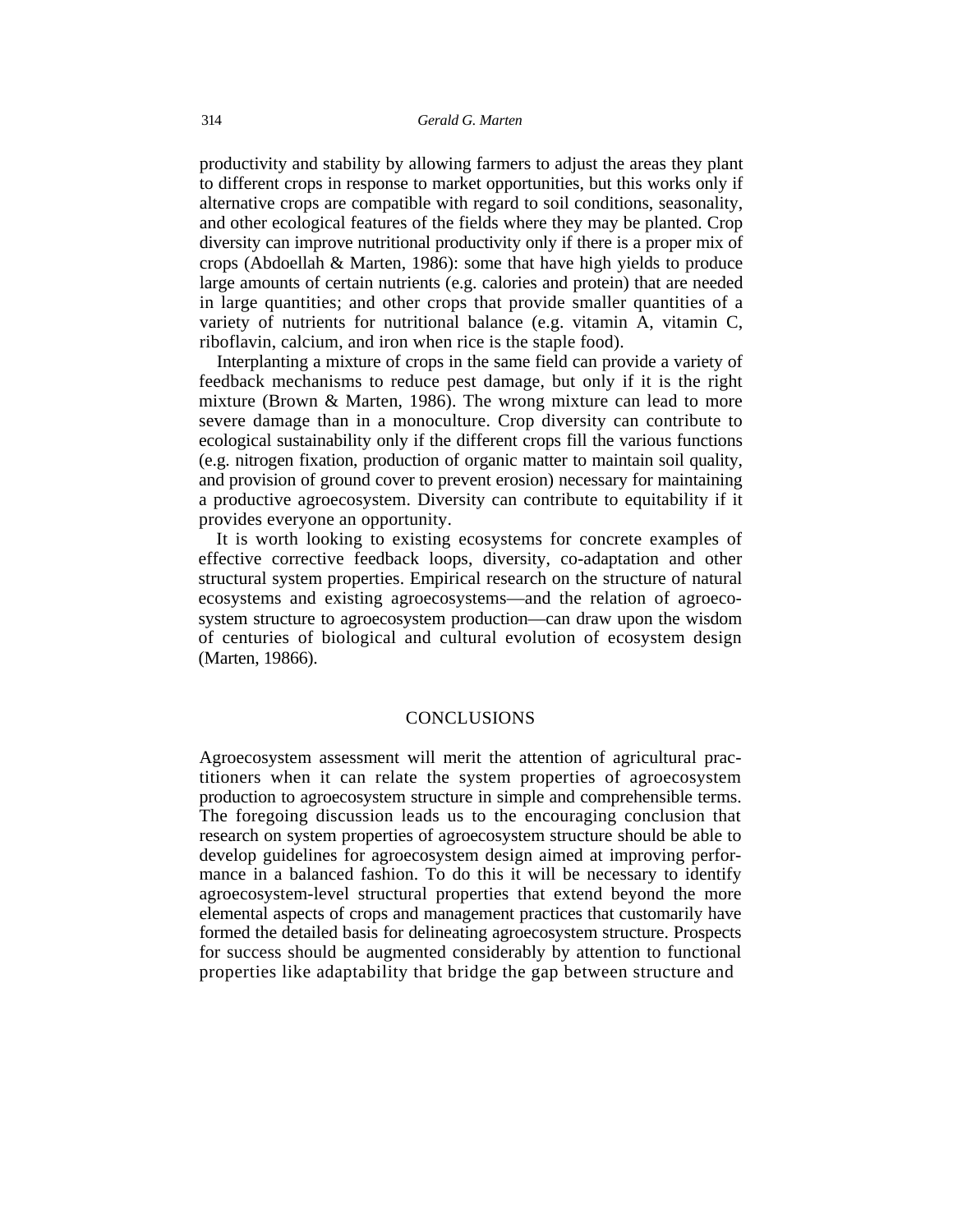production. Relationships between the right system properties of agroecosystem structure and function should persist over a range of environmental and social conditions; i.e. they should be truly 'emergent'. This quality will increase their generality and their powers of extrapolation for suggesting the implications that broad features of agroecosystem design may have for agroecosystem performance.

# ACKNOWLEDGEMENTS

The author wishes to thank A. Terry Rambo, Christopher Gibbs and the many scientists in the SUAN network for their numerous contributions to ideas presented in this essay.

# REFERENCES

- Abdoellah, O. S. & Marten, G. G. (1986). The complementary roles of homegardens, upland fields, and rice fields for meeting nutritional needs in West Java. In: *Traditional agriculture in Southeast Asia.* (Marten, G. G. (Ed)), Westview Press, Boulder, Colorado, 293-315.
- Brown, B. J. & Marten, G. G. (1986). The ecology of traditional pest management in Southeast Asia. In: *Traditional agriculture in Southeast Asia.* (Marten, G. G. (Ed.)), Westview Press, Boulder, Colorado, 241-72.
- Conway, G. (1985). Agroecosystem analysis. *Agricultural Administration,* **20,** 31-55.
- Gympmantasiri, P., Wiboonpongse, A., Rerkasem, B., Craig, I,, Rerkasem, K., Ganjanapan, L., Titayawan, M., Seetisarn, M., Thani, P., Rapeepan Jaisaard, Ongprasert, S., Radanachaless, T. and Conway, G. (1980). An interdisciplinary perspective of cropping systems in the Chiang Mai Valley: Key questions for research. Faculty of Agriculture, University of Chiang Mai, Chiangmai, Thailand.
- Holling, C. S. (1973). Resilience and stability of ecological systems. *Annual Review of Ecology and Systematics, 4,* 1-24.
- Holling, C. S. (1978). *Adaptive environmental assessment and management,* Wiley, New York.
- Jodha, N. S. & Mascarenhas, A. C. (1983). Adjustment to climatic variability in self provisioning societies. Some evidence from India and Tanzania. Patancheru, India: International Crops Research Institute for the Semi-Arid Tropics.
- KEPAS (1985). The critical uplands of Eastern Java: An agroecosystem analysis. Indonesia: Kelompok Penelitian Agro-Ekosistem, Agency for Agricultural Research and Development.
- Marten, G. G. (1984). The tropical rainforest as an ecosystem. In: *An introduction to human ecology research on agricultural systems in Southeast Asia.* (Rambo, A. T. & Sajise, P. E. (Eds)), University of the Philippines, Los Banos, 61-74.
- Marten, G. G. (1986a). Productivity, efficiency, stability, and sustainability as properties for agroecosystem assessment. Paper presented to the 'SUAN